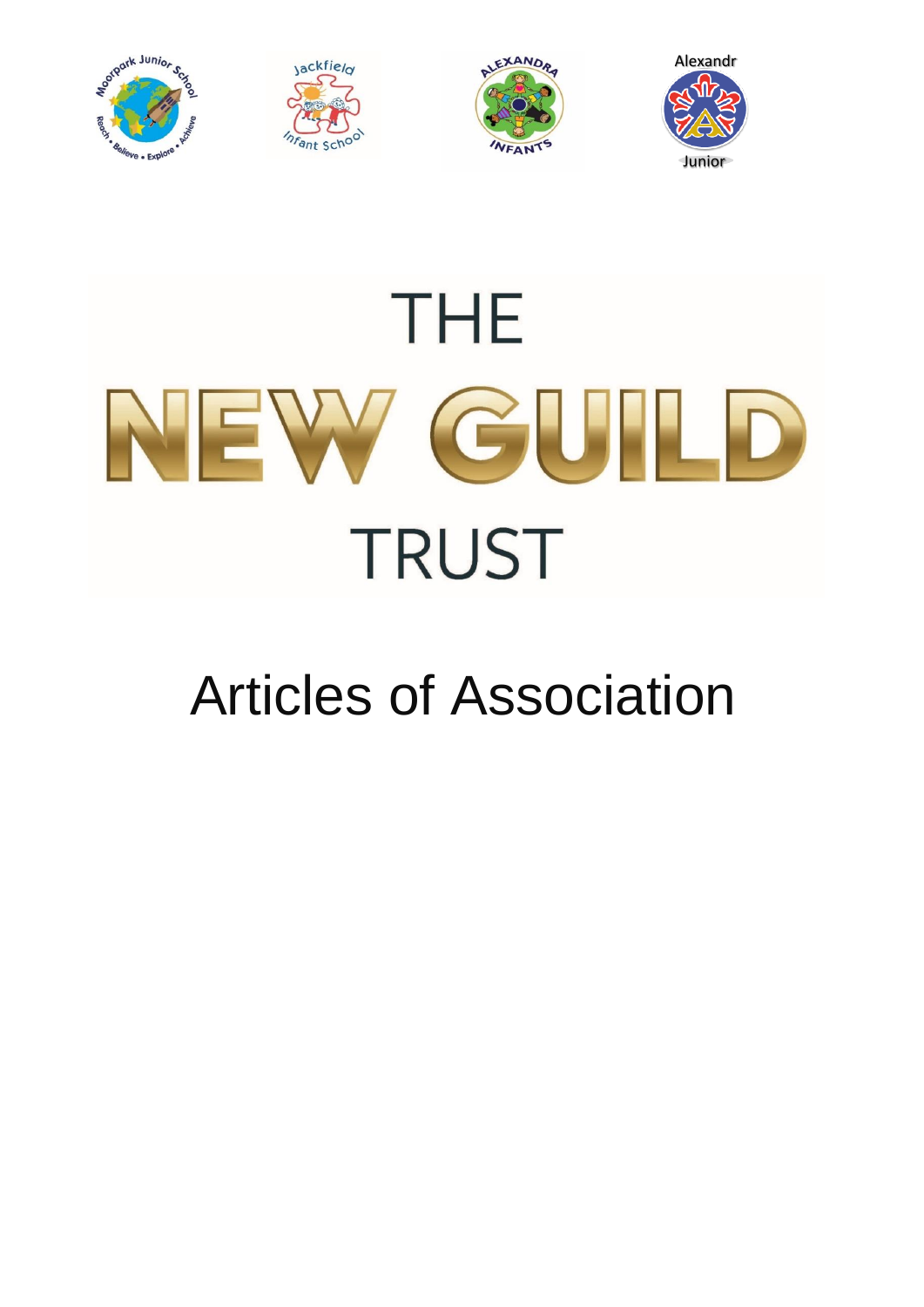## **Contents**

| <b>INTERPRETATION</b>                      | $\overline{4}$ |
|--------------------------------------------|----------------|
| <b>OBJECTS</b>                             | $\overline{7}$ |
| <b>GENERAL MEETINGS</b>                    | 17             |
| <b>NOTICE OF GENERAL MEETINGS</b>          | 17             |
| PROCEEDINGS AT GENERAL MEETINGS            | 17             |
| <b>PARENT TRUSTEES</b>                     | 23             |
| <b>CO-OPTED TRUSTEES</b>                   | 24             |
| <b>TERM OF OFFICE</b>                      | 25             |
| <b>SUSPENSION</b>                          | 25             |
| <b>DISQUALIFICATION OF TRUSTEES</b>        | 26             |
| <b>CLERK TO THE TRUSTEES</b>               | 28             |
| CHAIRMAN AND VICE-CHAIRMAN OF THE TRUSTEES | 28             |
| <b>POWERS OF TRUSTEES</b>                  | 29             |
| <b>CONFLICTS OF INTEREST</b>               | 30             |
| <b>THE MINUTES</b>                         | 30             |
| <b>COMMITTEES</b>                          | 30             |
| <b>DELEGATION</b>                          | 31             |
| [CHIEF EXECUTIVE OFFICER AND] PRINCIPALS   | 32             |
| <b>MEETINGS OF THE TRUSTEES</b>            | 32             |
| PATRONS AND HONORARY OFFICERS              | 35             |
| <b>THE SEAL</b>                            | 35             |
| <b>ACCOUNTS</b>                            | 36             |
| <b>ANNUAL REPORT</b>                       | 36             |
| <b>ANNUAL RETURN</b>                       | 36             |
| <b>NOTICES</b>                             | 36             |
| <b>INDEMNITY</b>                           | 37             |
| <b>RULES</b>                               | 37             |
| AVOIDING INFLUENCED COMPANY STATUS         | 38             |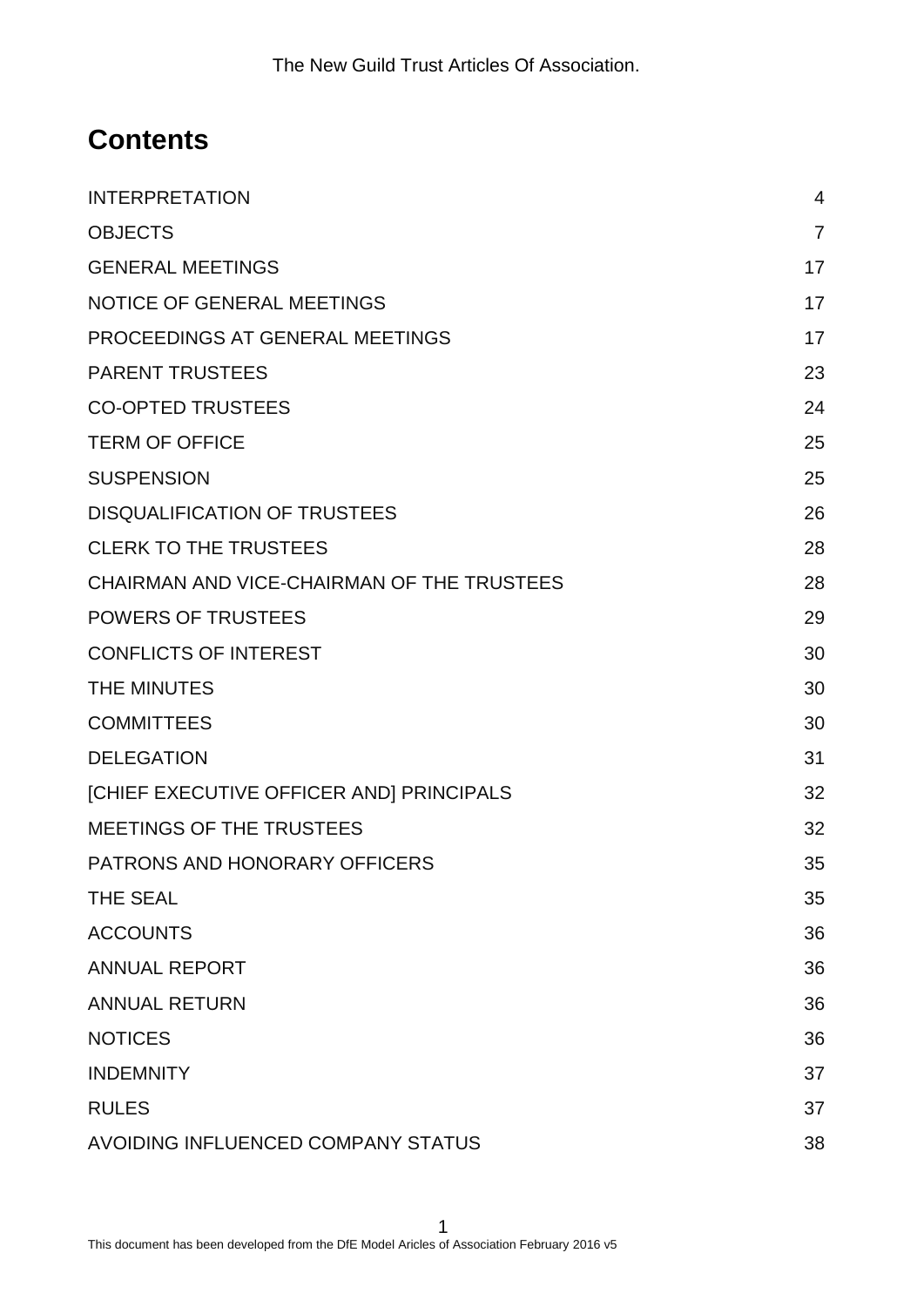[1<sup>st</sup> July 2018]

#### THE COMPANIES ACT 2006

#### A COMPANY LIMITED BY GUARANTEE

#### ARTICLES OF ASSOCIATION

OF

The New Guild Trust

#### **COMPANY NUMBER: 11185205**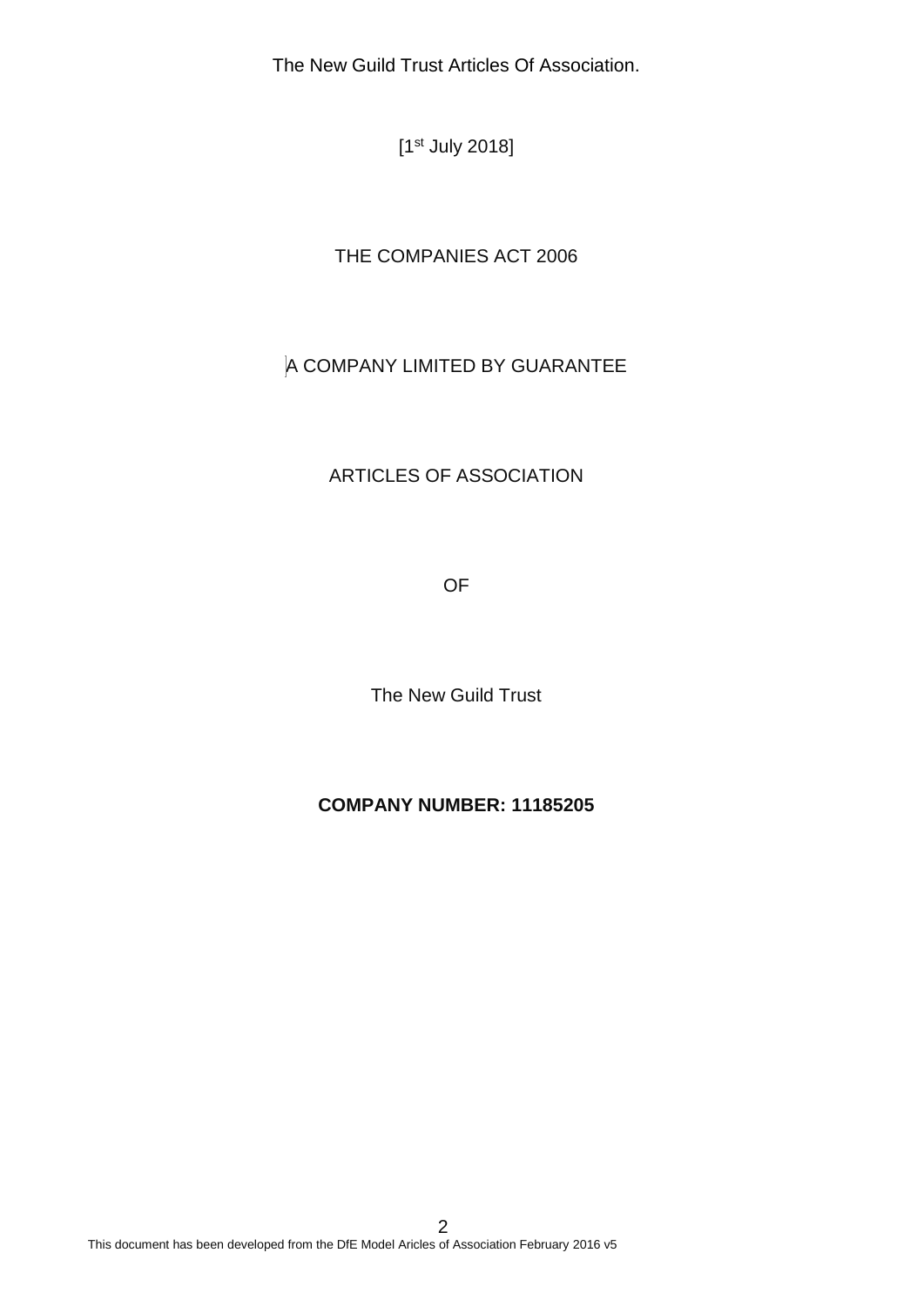#### THE COMPANIES ACT 2006

#### COMPANY LIMITED BY GUARANTEE

#### ARTICLES OF ASSOCIATION

OF

The New Guild Trust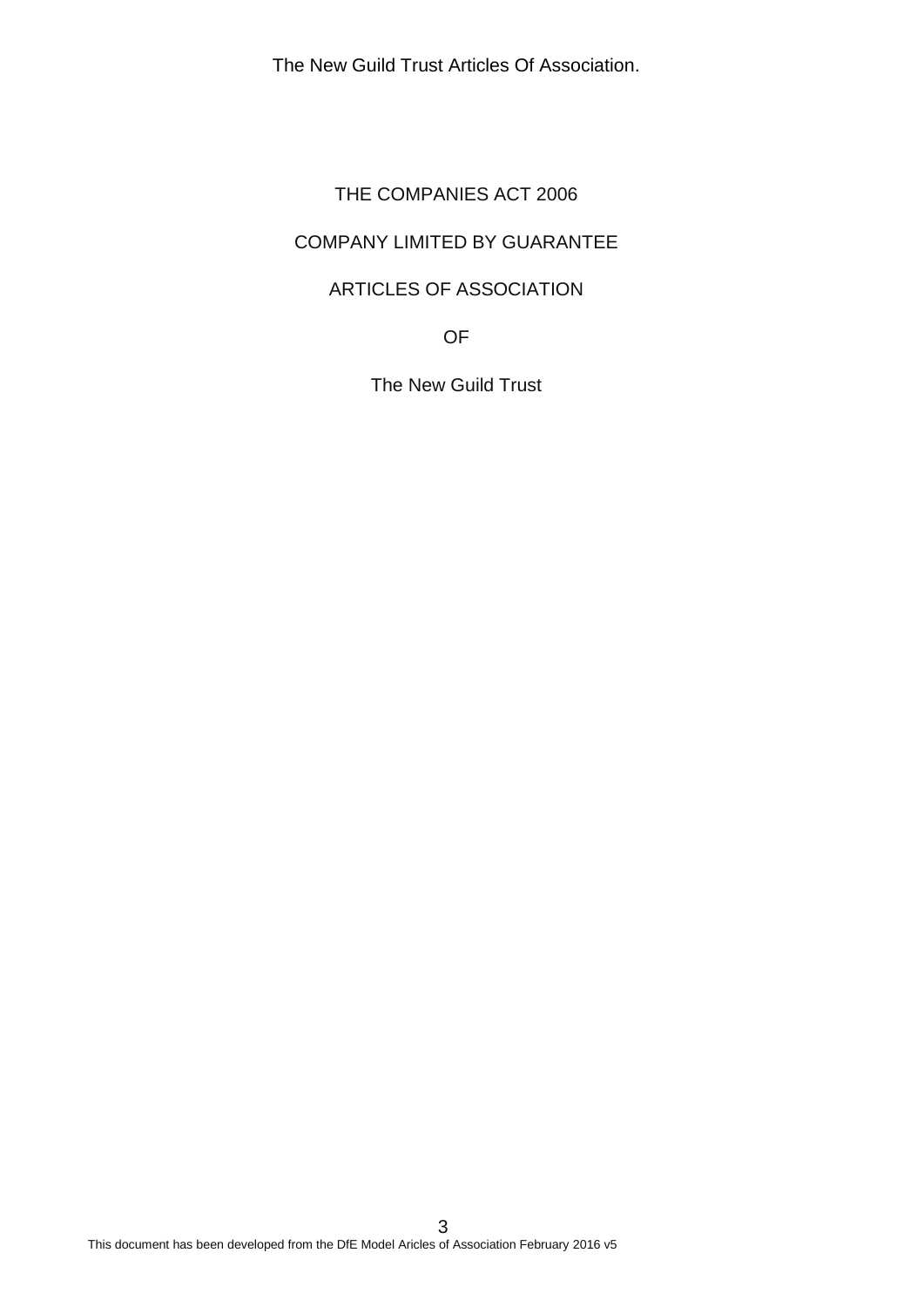#### <span id="page-4-0"></span>**INTERPRETATION**

- 1. In these Articles:
	- a. Not used;
	- b. ["the Academies" means all the schools and educational institutions referred to in Article 4a and operated by the Academy Trust (and "Academy" shall mean any one of those schools or educational institutions);
	- c. "Academy Financial Year" means the academic year from 1<sup>st</sup> of September to 31<sup>st</sup> of August of the following year;
	- d. "the Academy Trust" means the company intended to be regulated by these Articles and referred to in Article 2;
	- e. "the Articles" means these Articles of Association of the Academy Trust;
	- f. ["Chief Executive Officer" means such person as may be appointed by the Trustees as the Chief Executive Officer of the Academy Trust<sup>1</sup>;
	- g. Not used;
	- h. "clear days" in relation to the period of a notice means the period excluding the day when the notice is given or deemed to be given and the day on which it is given or on which it is to take effect;
	- i. "Clerk"means the clerk to the Trustees or any other person appointed to perform the duties of the clerk to the Trustees, including a joint, assistant or deputy clerk;
	- j. "financial expert" means an individual, company or firm who is authorised to give investment advice under the Financial Services and Markets Act 2000;
	- k. not used
	- l. Not used;

-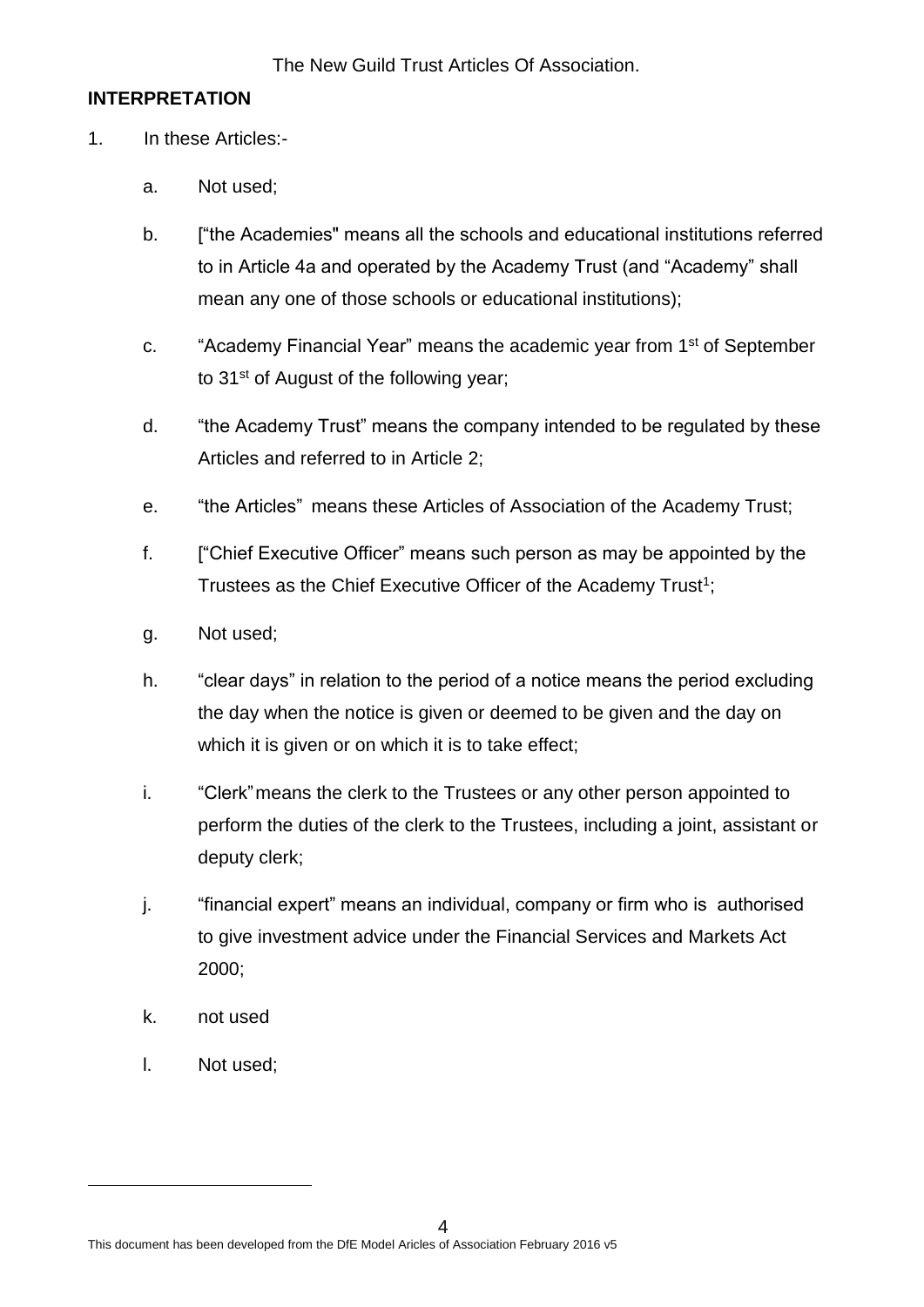- m. "Local Authority Associated Person" means any person associated (within the meaning given in section 69(5) of the Local Government and Housing Act 1989) with any local authority by which the Academy Trust is influenced;
- n. ["Local Governing Bodies" means the committees appointed pursuant to Articles 100-101A and 104 (and "Local Governing Body" means any one of these committees);]
- o. "Member" means a member of the Academy Trust and someone who as such is bound by the undertaking contained in Article 8;
- p. "the Memorandum" means the Memorandum of Association of the Academy Trust;
- q. "Office" means the registered office of the Academy Trust;
- r. ["Parent Local Governor" means the parent member of a Local Governing Body elected or appointed in accordance with Articles 54-56;] [*Only applicable to Multi-academy Trusts. If you are a single Academy Trust, delete this definition and replace with 'Not used'*]
- s. "Parent Trustees" means the Trustees elected or appointed pursuant to Articles 53 – 56[B] inclusive;
- t. "Principals" means the [head teachers of the Academies (and "Principal" means any one of these head teachers)] / [head teacher of the Academy] [*delete as applicable depending on whether you are a Multi-academy Trust or a single Academy Trust*];
- u. "Principal Regulator" means the body or person appointed as the Principal Regulator under the Charities Act 2011;
- v. Not used;
- w. "the seal" means the common seal of the Academy Trust if it has one;
- x. "Secretary of State" means the Secretary of State for Education or successor;
- y. "Special Educational Needs" has the meaning set out in sections 20(1) and 21(2) of the Children and Families Act 2014;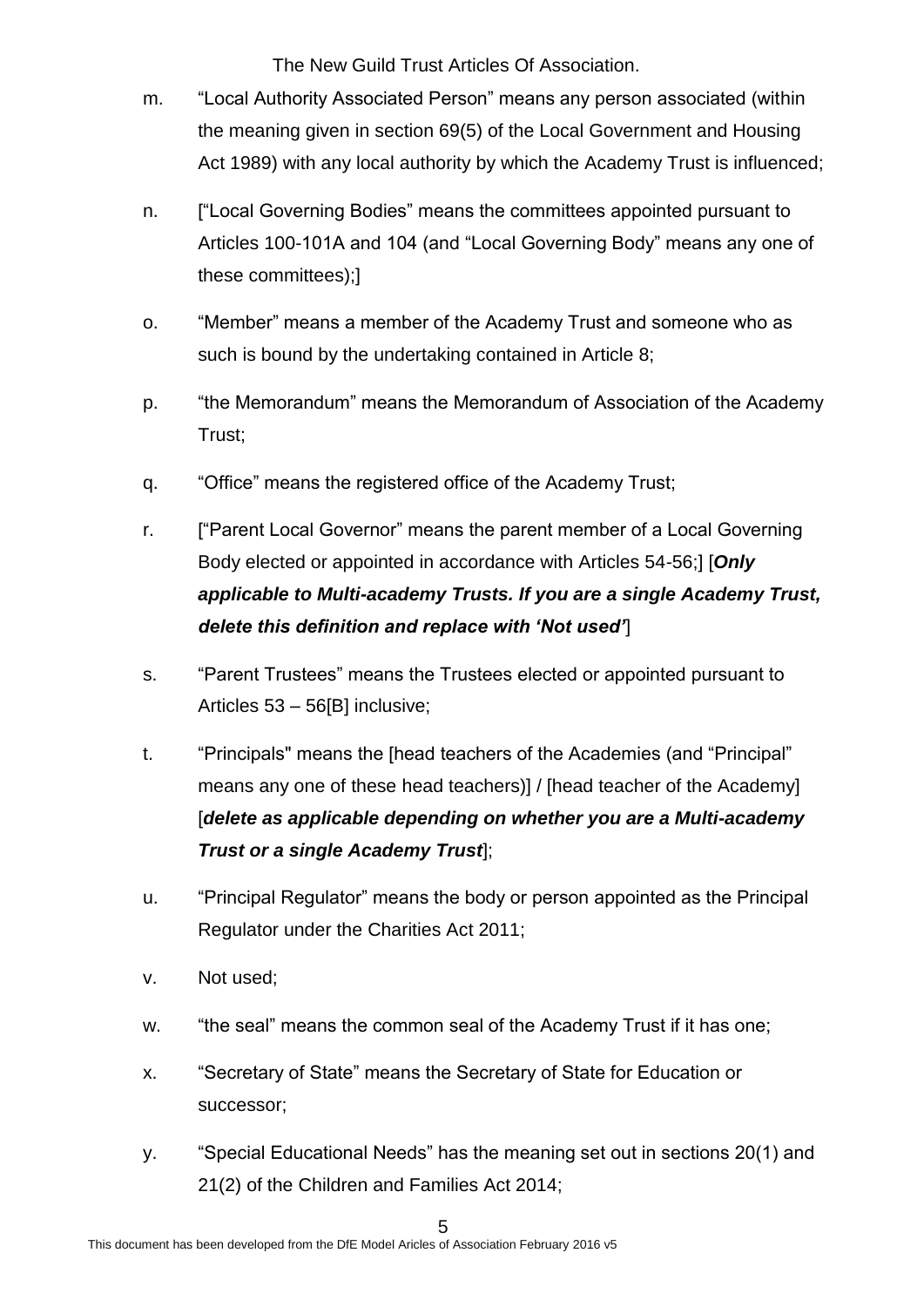- z. Not used;
- aa. "teacher" means a person employed under a contract of employment or a contract for services or otherwise engaged to provide his services as a teacher at [one or more Academies]/[the Academy] [*delete as applicable depending on whether you are a Multi-academy Trust or a single Academy Trust*];
- bb. "the Trustees" means the directors of the Academy Trust (and "Trustee" means any one of those directors), subject to the definition of this term at Article  $6.9$  (e) in relation to Articles  $6.2 - 6.9^2$ ;
- cc. "the United Kingdom" means Great Britain and Northern Ireland;
- dd. words importing the masculine gender only shall include the feminine gender. Words importing the singular number shall include the plural number, and vice versa;
- ee. subject as aforesaid, words or expressions contained in these Articles shall, unless the context requires otherwise, bear the same meaning as in the Companies Act 2006, as appropriate;
- ff. any reference to a statute or statutory provision shall include any statute or statutory provision which replaces or supersedes such statute or statutory provision including any modification or amendment thereto.
- 2. The company's name is The New Guild Trust (and in this document it is called "**the Academy Trust**").
- 3. The Academy Trust's registered office is to be situated in England and Wales.

<sup>-</sup><sup>2</sup> Trustees perform similar governance functions to those of governing bodies in maintained schools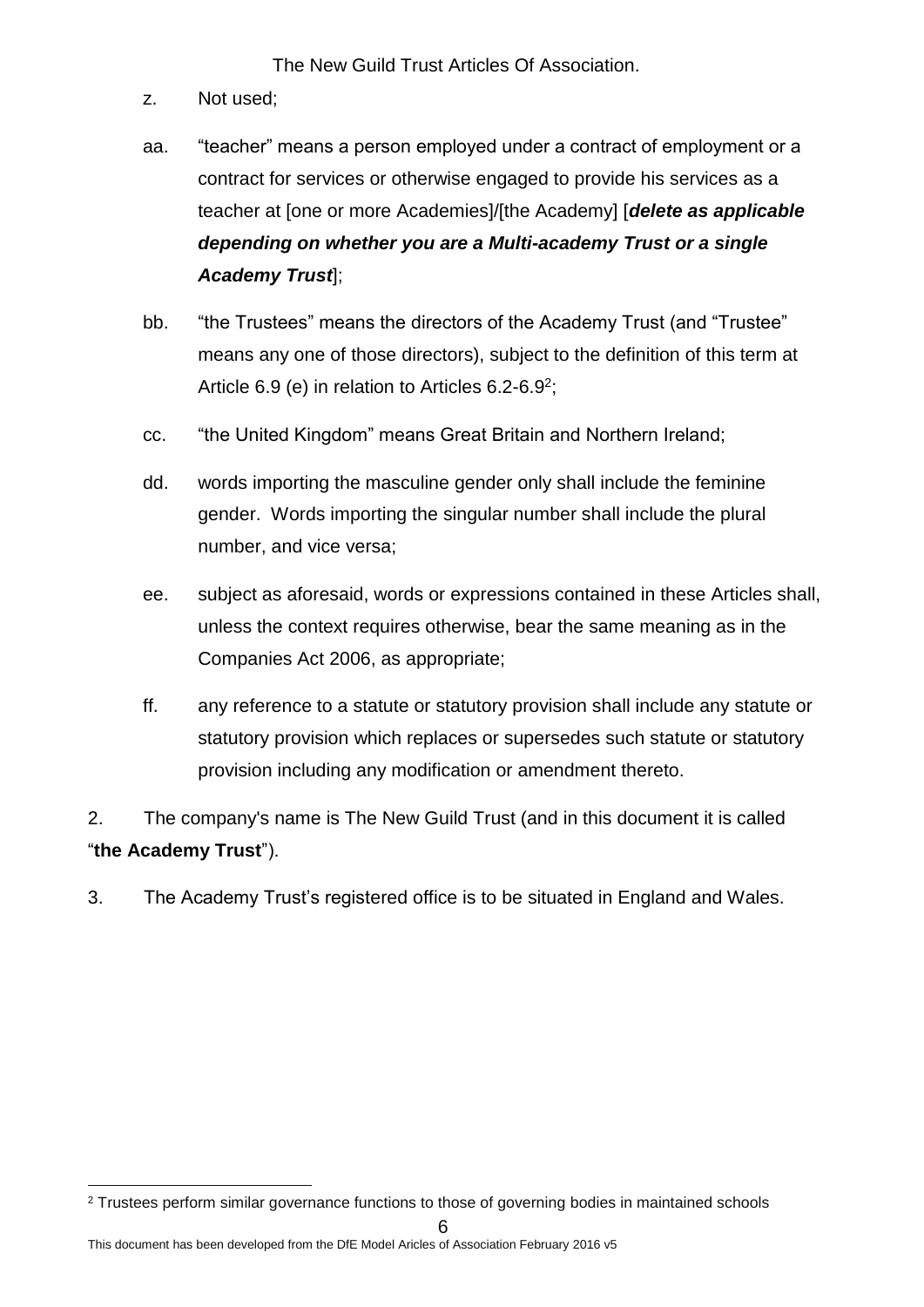#### <span id="page-7-0"></span>**OBJECTS**

4. The Academy Trust's objects ("**the Objects**") are specifically restricted to the following:

a. [to advance for the public benefit education in the United Kingdom, in particular but without prejudice to the generality of the foregoing, by establishing, maintaining, carrying on, managing and developing schools offering a broad and balanced curriculum ("**the mainstream Academies**") or educational institutions which are principally concerned with providing full-time or part-time education for children of compulsory school age who, by reason of illness, exclusion from school or otherwise, may not for any period receive suitable education unless alternative provision is made for them ("the **alternative provision Academies**") or 16 to 19 Academies offering a curriculum appropriate to the needs of its students ("the **16 to 19 Academies**") or schools specially organised to make special educational provision for pupils with Special Educational Needs ("the **Special Academies**")]

5. In furtherance of the Objects but not further or otherwise the Academy Trust may exercise the following powers:

- a. to draw, make, accept, endorse, discount, execute and issue promissory notes, bills, cheques and other instruments, and to operate bank accounts in the name of the Academy Trust;
- b. to raise funds and to invite and receive contributions provided that in raising funds the Academy Trust shall not undertake any substantial permanent trading activities and shall conform to any relevant statutory regulations;
- c. to acquire, alter, improve and (subject to such consents as may be required by law) to charge or otherwise dispose of property;
- d. subject to Articles 6.6-6.8 below to employ such staff, as are necessary for the proper pursuit of the Objects and to make all reasonable and necessary provision for the payments of pensions and superannuation to staff and their dependants;
- e. to establish or support, whether financially or otherwise, any charitable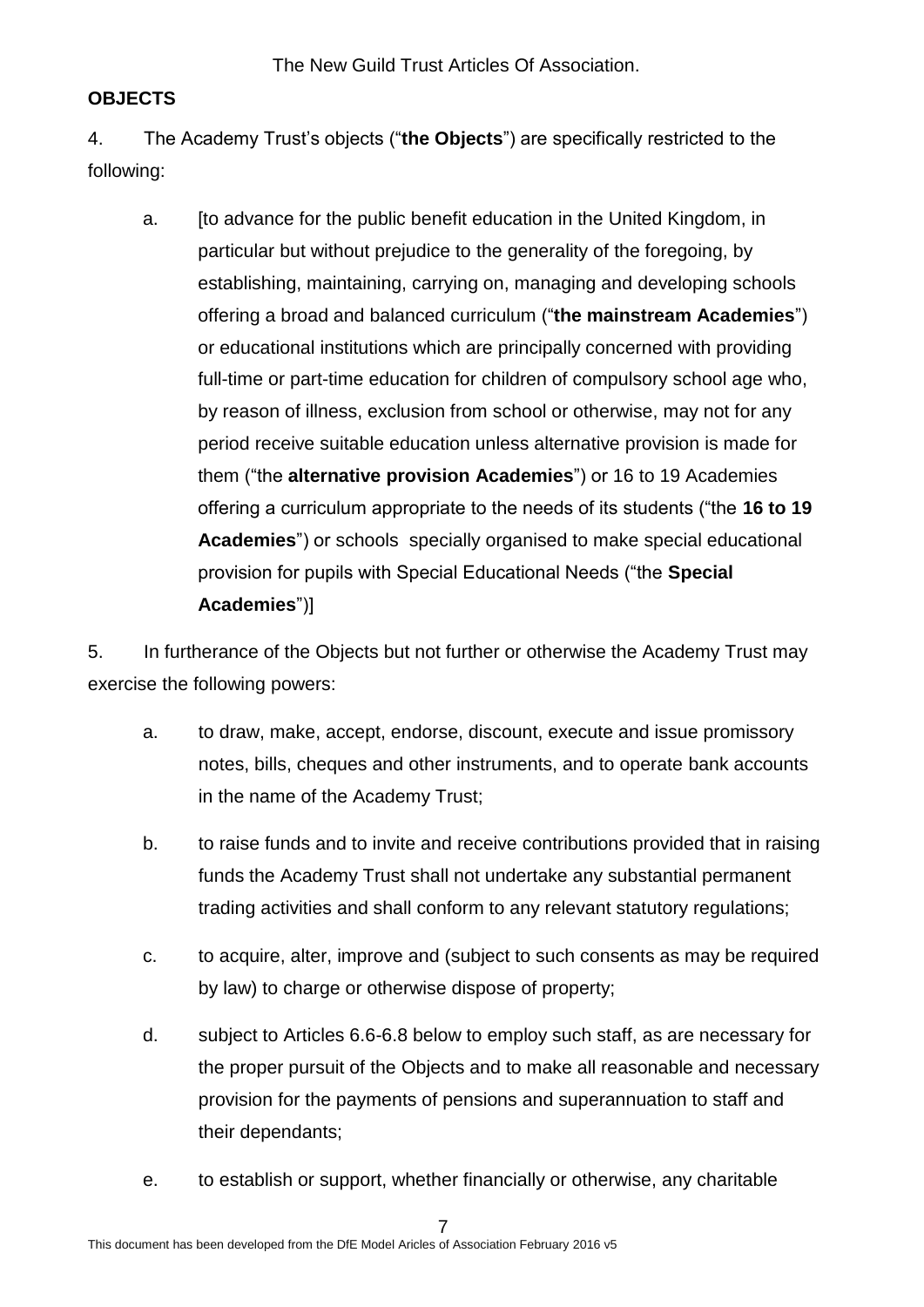The New Guild Trust Articles Of Association. companies, trusts, associations or institutions formed for all or any of the Objects;

- f. to co-operate with other charities, other independent and maintained schools, academies and institutions within the further education sector, voluntary bodies and statutory authorities operating in furtherance of the Objects and to exchange information and advice with them;
- g. to pay out of funds of the Academy Trust the costs, charges and expenses of and incidental to the formation and registration of the Academy Trust;
- h. to establish, maintain, carry on, manage and develop the [Academies at locations to be determined by the Trustees]
- i. to offer scholarships, exhibitions, prizes and awards to pupils former pupils and otherwise to encourage and assist the educational attainment of pupils and former pupils
- j. to provide educational facilities and services to students of all ages and the wider community for the public benefit;
- k. to carry out research into the development and application of new techniques in education and to their approach to curriculum development and delivery and to publish the results of such research, and to develop means of benefiting from application of the experience of industry, commerce, other schools, educational institutions and the voluntary sector to the education of pupils and students in academies;
- l. subject to such consents as may be required by law and/or by any contract entered into by or on behalf of the Academy Trust, to borrow and raise money for the furtherance of the Objects in such manner and on such security as the Academy Trust may think fit;
- m. to deposit or invest any funds of the Academy Trust not immediately required for the furtherance of its Objects (but to invest only after obtaining such advice from a financial expert as the Trustees consider necessary and having regard to the suitability of investments and the need for diversification);
- 8 n. to delegate the management of investments to a financial expert, but only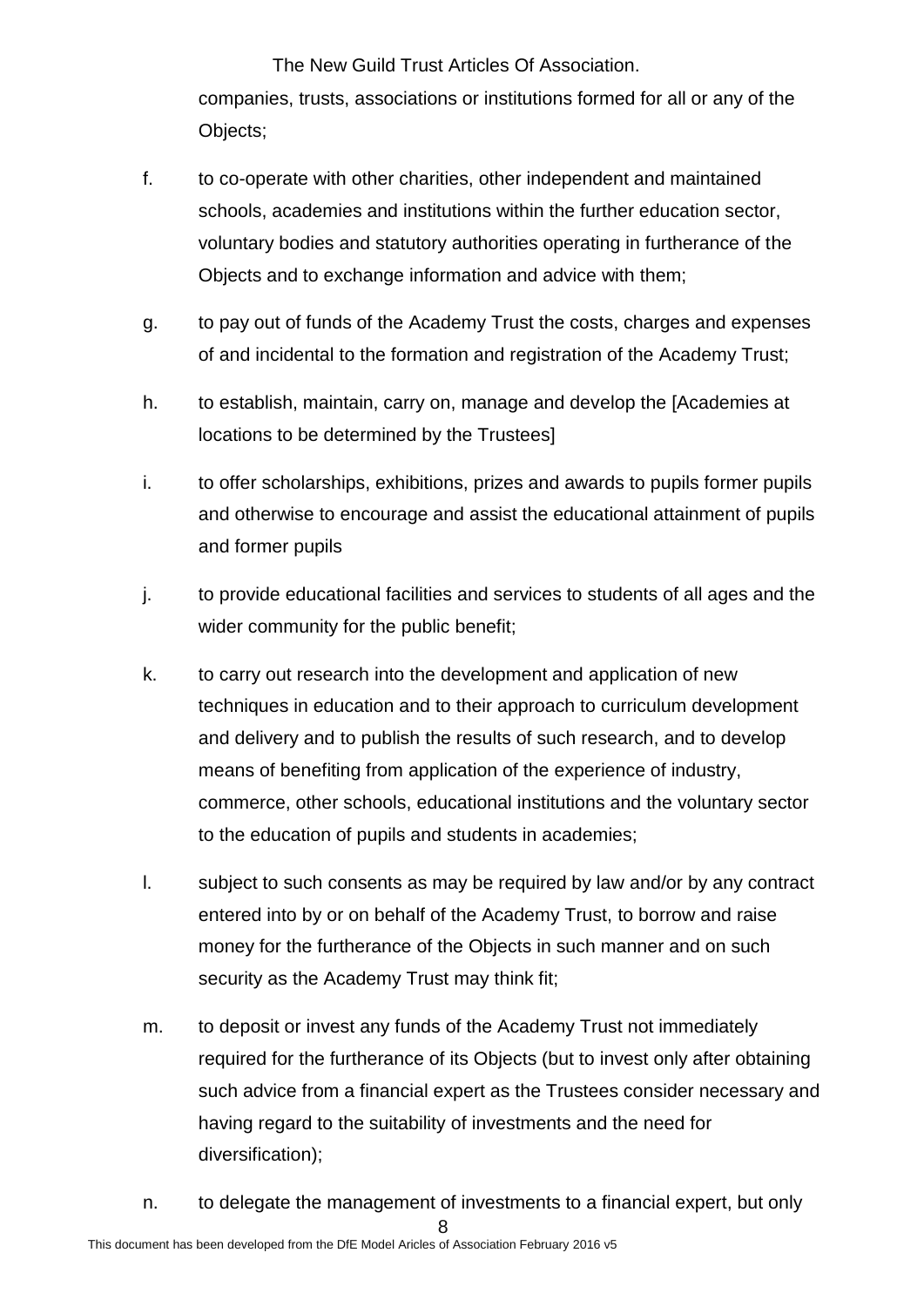The New Guild Trust Articles Of Association. on terms that:

- i. the investment policy is set down in writing for the financial expert by the Trustees;
- ii. every transaction is reported promptly to the Trustees;
- iii. the performance of the investments is reviewed regularly with the Trustees;
- iv. the Trustees are entitled to cancel the delegation arrangement at any time;
- v. the investment policy and the delegation arrangement are reviewed at least once a year;
- vi. all payments due to the financial expert are on a scale or at a level which is agreed in advance and are notified promptly to the Trustees on receipt; and
- vii. the financial expert must not do anything outside the powers of the Trustees;
- o. to arrange for investments or other property of the Academy Trust to be held in the name of a nominee company acting under the control of the Trustees or of a financial expert acting under their instructions, and to pay any reasonable fee required;
- p. to provide indemnity arrangements to Trustees in accordance with, and subject to the conditions of section 232 to 235 of the Companies Act 2006, section 189 of the Charities Act 2011 or any other provision of law applicable to charitable companies and any such indemnity is limited accordingly;
- q. not used;
- r. to establish subsidiary companies to carry on any trade or business for the purpose of raising funds for the Academy Trust; and
- s. to do all such other lawful things as are necessary for or are incidental to or conducive to the achievement of the Objects.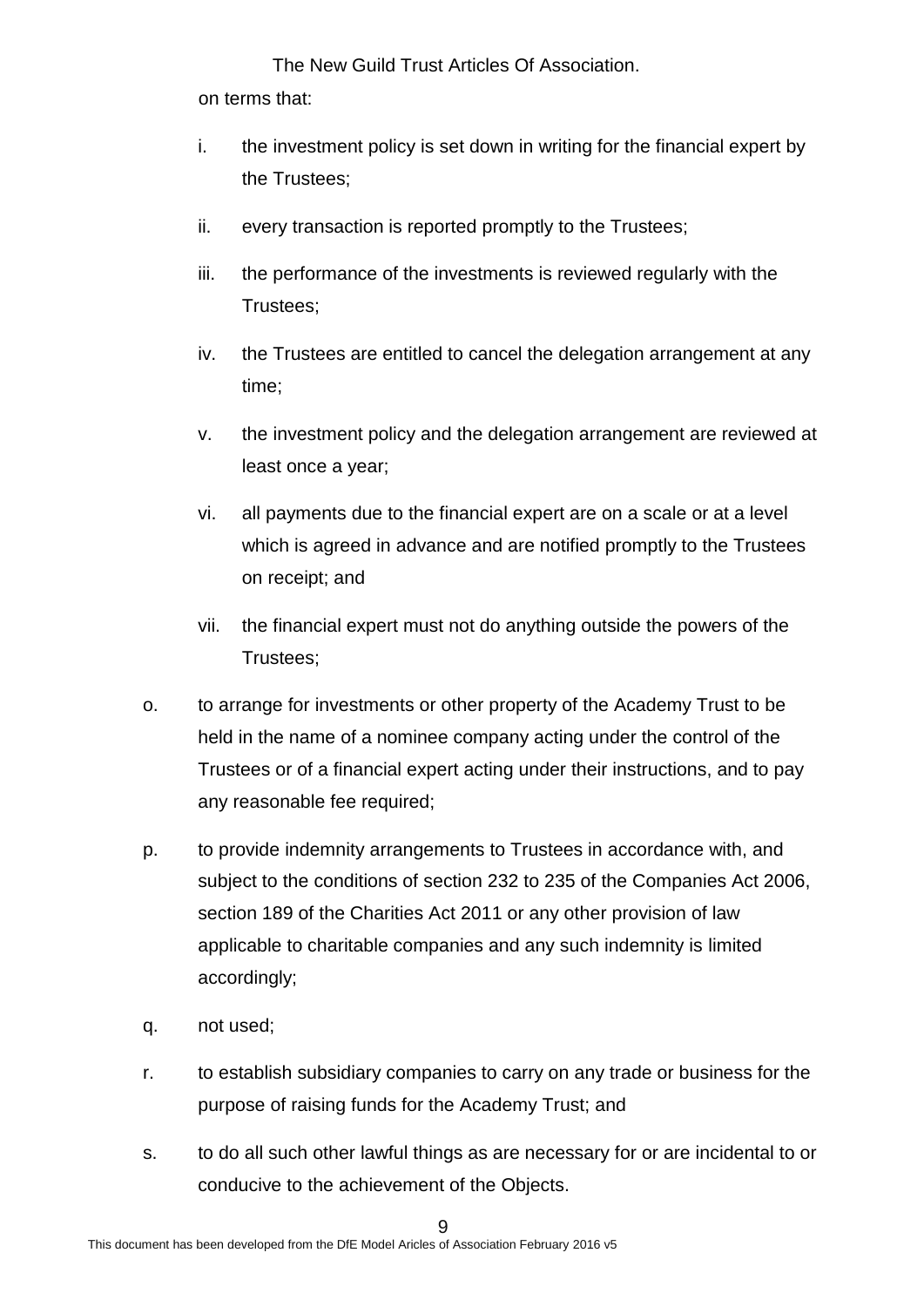6.1 The income and property of the Academy Trust shall be applied solely towards the promotion of the Objects.

6.2 None of the income or property of the Academy Trust may be paid or transferred directly or indirectly by way of dividend bonus or otherwise by way of profit to any Member of the Academy Trust. Nonetheless a Member of the Academy Trust who is not also a Trustee $3$  may:

- a. benefit as a beneficiary of the Academy Trust;
- b. be paid reasonable and proper remuneration for any goods or services supplied to the Academy Trust;
- c. be paid rent for premises let by the Member of the Academy Trust if the amount of the rent and other terms of the letting are reasonable and proper; and
- d. be paid interest on money lent to the Academy Trust at a reasonable and proper rate, such rate not to exceed 2 per cent per annum below the base lending rate of a UK clearing bank selected by the Trustees, or 0.5%, whichever is the higher.

6.2A. The Trustees may only rely upon the authority provided by Article 6.2 to allow a benefit to a Member if each of the following conditions is satisfied:

- a. the remuneration or other sums paid to the Member do not exceed an amount that is reasonable in all the circumstances;
- b. the Trustees are satisfied that it is in the interests of the Academy Trust to contract with that Member rather than with someone who is not a Member. In reaching that decision the Trustees must balance the advantage of contracting with a Member against the disadvantages of doing so; and
- c. the reason for their decision is recorded by the Trustees in the minute book<sup>4</sup> .

This document has been developed from the DfE Model Aricles of Association February 2016 v5

-

 $3$  A Member who is also a Trustee is subject to the restrictions on trustee benefits in articles  $6.3 - 6.9$ . <sup>4</sup> This wording largely replicates the procedure for authorising a benefit to Trustees as set out in Article 6.8. Whilst the procedure for authorising a benefit to Trustees is also subject to a statutory framework under the Companies Act 2006, which is not applicable to Members, the Department nonetheless recommends that, in order to aid transparency and ensure good financial governance, this process is followed.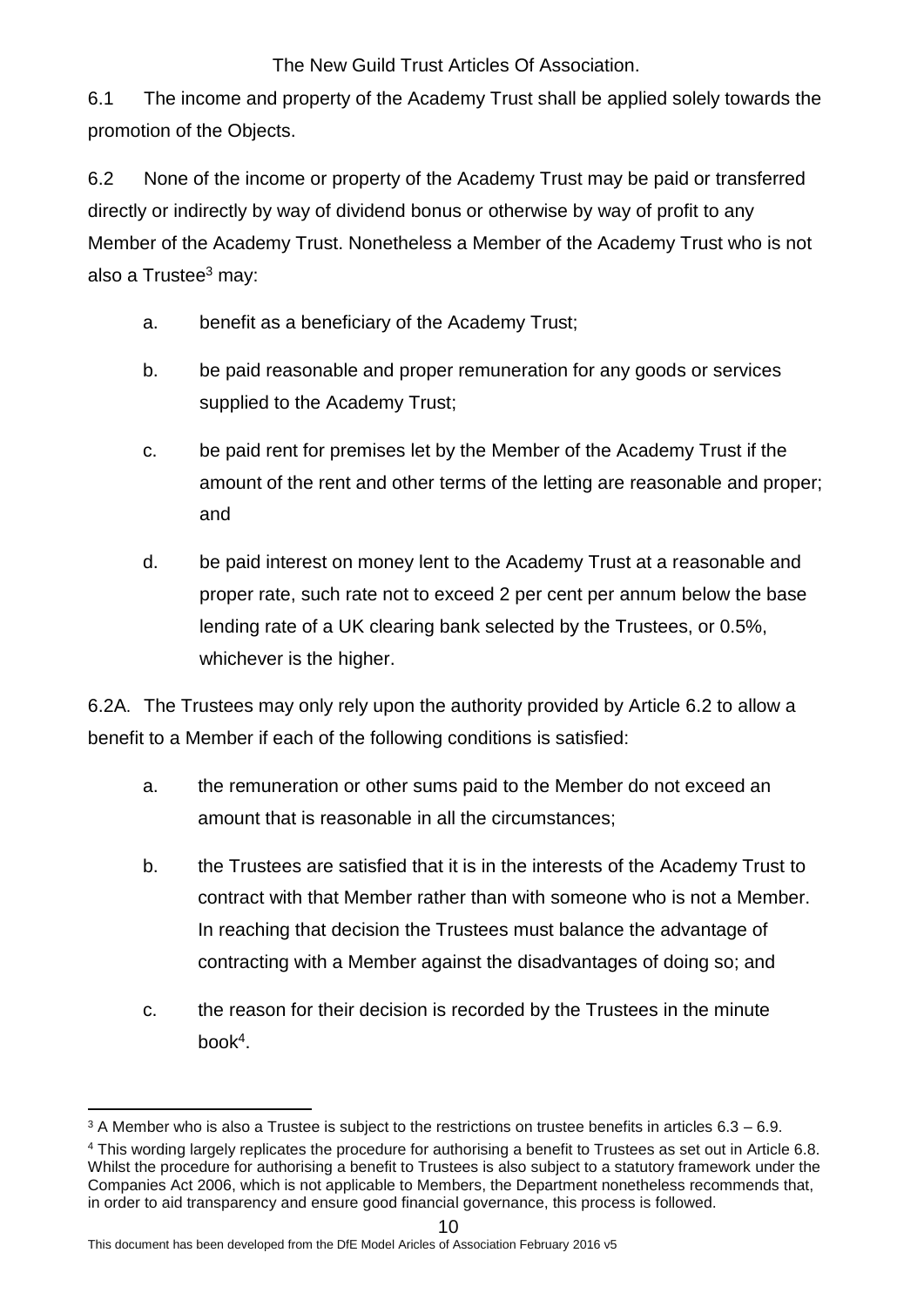6.3 A Trustee may benefit from any indemnity arrangement purchased at the Academy Trust's expense or any arrangement so agreed with the Secretary of State to cover the liability of the Trustees which by virtue of any rule of law would otherwise attach to them in respect of any negligence, default or breach of trust or breach of duty of which they may be guilty in relation to the Academy Trust: provided that any such arrangement shall not extend to: (i) any claim arising from any act or omission which the Trustees (or any of them) knew to be a breach of trust or breach of duty or which was committed by the Trustees (or any of them) in reckless disregard to whether it was a breach of trust or breach of duty or not; and (ii) the costs of any unsuccessful defence to a criminal prosecution brought against the Trustees (or any of them) in their capacity as directors of the Academy Trust. Further, this Article does not authorise a Trustee to benefit from any indemnity arrangement that would be rendered void by any provision of the Companies Act 2006, the Charities Act 2011 or any other provision of law.

6.4 A public company, which has shares listed on a recognised stock exchange and of which any one Trustee holds no more than 1% of the issued capital of that company, may receive fees, remuneration or other benefit in money or money's worth from the Academy Trust.

6.5 A Trustee may at the discretion of the Trustees be reimbursed from the property of the Academy Trust for reasonable expenses properly incurred by him or her when acting on behalf of the Academy Trust, but excluding expenses in connection with foreign travel.

6.6 No Trustee may:

- a. buy any goods or services from the Academy Trust;
- b. sell goods, services, or any interest in land to the Academy Trust;
- c. be employed by, or receive any remuneration from the Academy Trust (other than the Chief Executive Officer to the extent he or she is a Trustee, whose employment and/or remuneration is subject to the procedure and conditions in Article 6.8); or
- d. receive any other financial benefit from the Academy Trust;
- e. unless:
	- i. the payment is permitted by Article 6.7 and the Trustees follow the procedure and observe the conditions set out in Article 6.8; or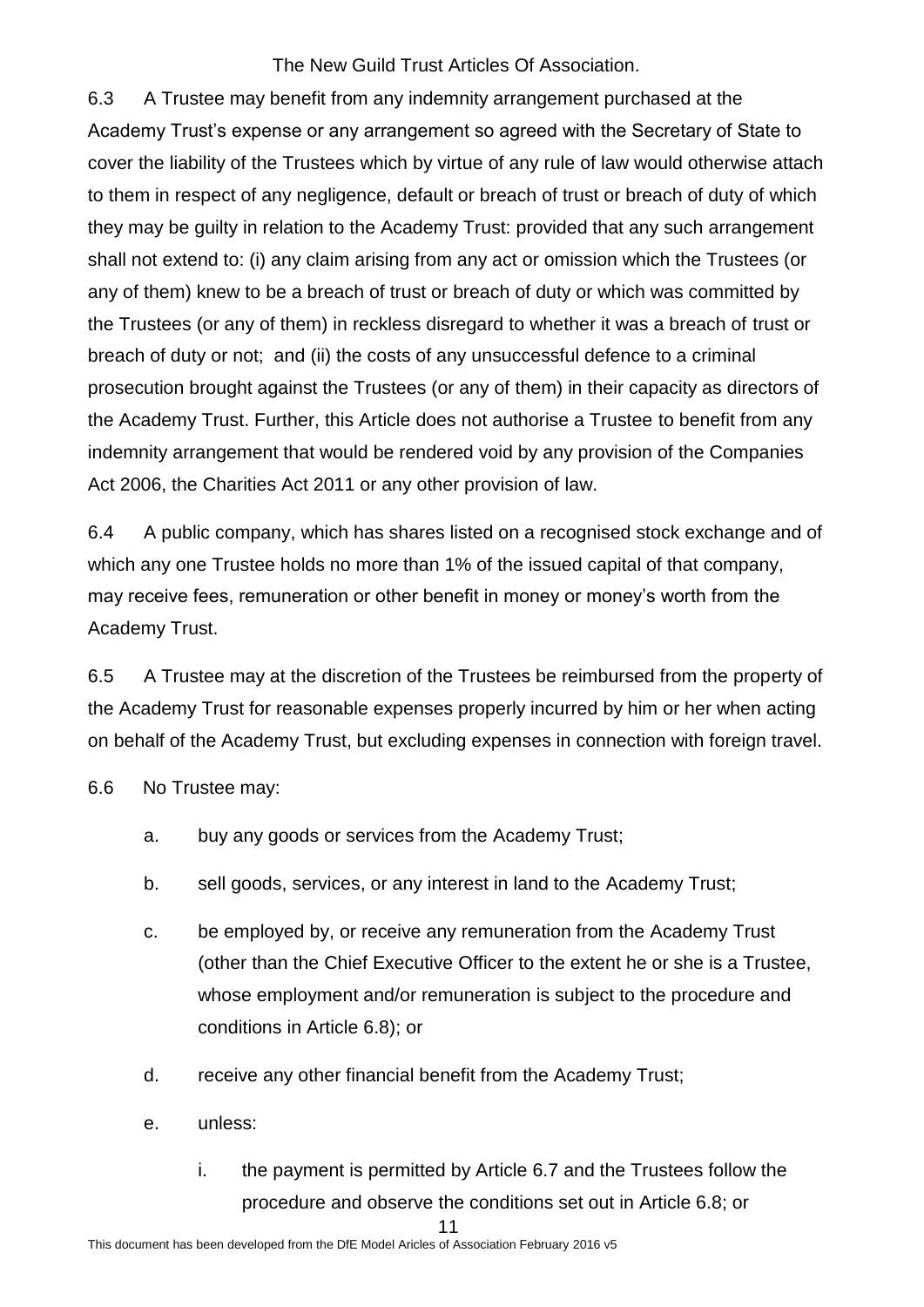- ii. the Trustees obtain the prior written approval of the Charity Commission and fully comply with any procedures it prescribes.
- 6.7 Subject to Article 6.8, a Trustee may:
	- a. receive a benefit from the Academy Trust in the capacity of a beneficiary of the Academy Trust;
	- b. be employed by the Academy Trust or enter into a contract for the supply of goods or services to the Academy Trust, other than for acting as a Trustee;
	- c. receive interest on money lent to the Academy Trust at a reasonable and proper rate not exceeding 2% per annum below the base rate of a clearing bank to be selected by the Trustees, or 0.5%, whichever is the higher; and
	- d. receive rent for premises let by the Trustee to the Academy Trust if the amount of the rent and the other terms of the lease are reasonable and proper.

6.8 The Academy Trust and its Trustees may only rely upon the authority provided by Article 6.7 if each of the following conditions is satisfied:

- a. the remuneration or other sums paid to the Trustee do not exceed an amount that is reasonable in all the circumstances;
- b. the Trustee is absent from the part of any meeting at which there is discussion of:
	- i. his or her employment, remuneration, or any matter concerning the contract, payment or benefit; or
	- ii. his or her performance in the employment, or his or her performance of the contract; or
	- iii. any proposal to enter into any other contract or arrangement with him or her or to confer any benefit upon him or her that would be permitted under Article 6.7; or
	- iv. any other matter relating to a payment or the conferring of any benefit permitted by Article 6.7;
- 12 This document has been developed from the DfE Model Aricles of Association February 2016 v5 c. the Trustee does not vote on any such matter and is not to be counted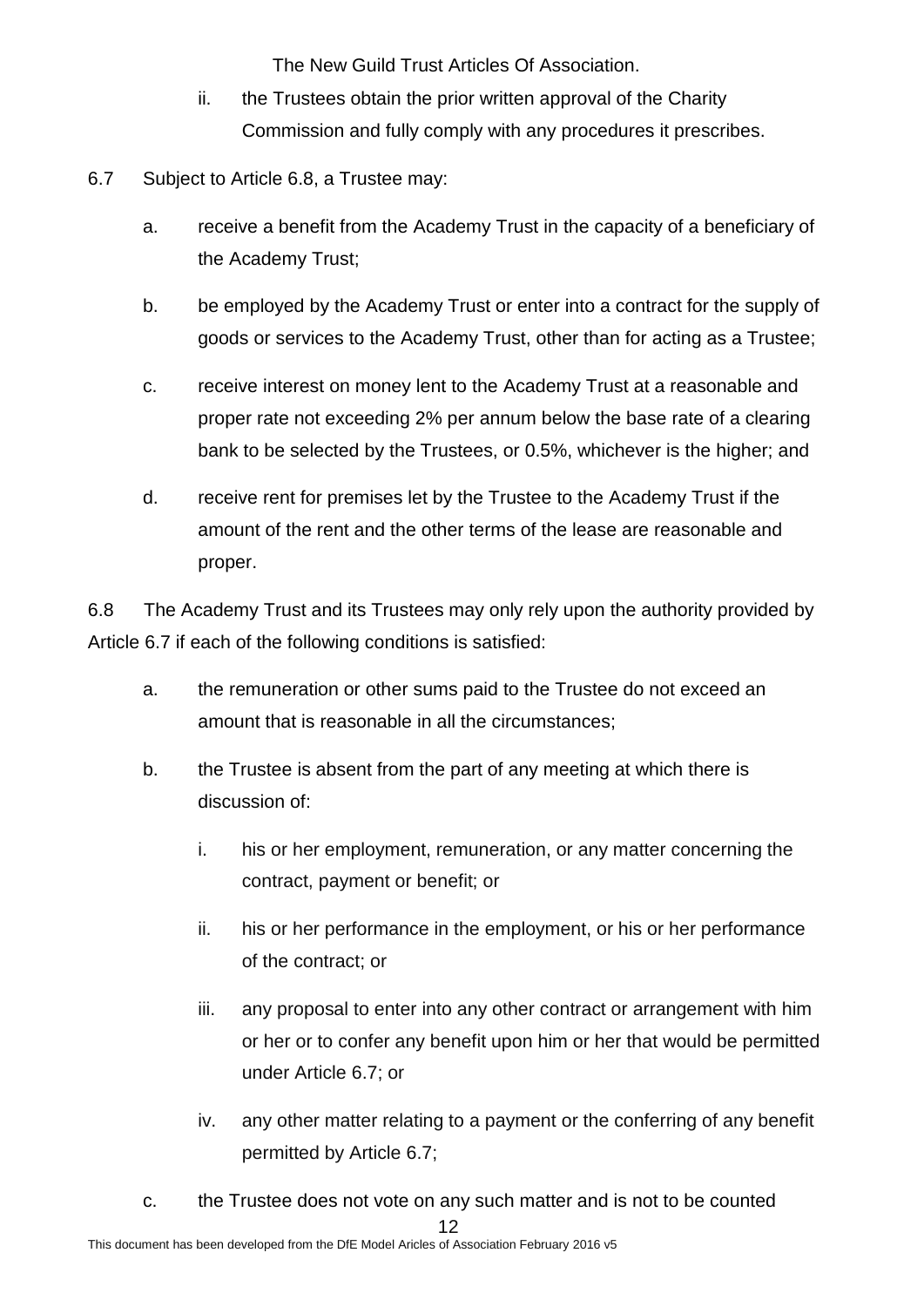when calculating whether a quorum of Trustees is present at the meeting:

- d. save in relation to employing or contracting with the Chief Executive Officer (to the extent he or she is a Trustee), the other Trustees are satisfied that it is in the interests of the Academy Trust to employ or to contract with that Trustee rather than with someone who is not a Trustee. In reaching that decision the Trustees must balance the advantage of employing a Trustee against the disadvantages of doing so (especially the loss of the Trustee's services as a result of dealing with the Trustee's conflict of interest);
- e. the reason for their decision is recorded by the Trustees in the minute book; and
- f. a majority of the Trustees then in office have received no such payments or benefit.

6.8A The provision in Article 6.6 (c) that no Trustee may be employed by or receive any remuneration from the Academy Trust (other than the Chief Executive Officer) to the extent he or she is a Trustee) does not apply to an employee of the Academy Trust who is subsequently elected or appointed as a Trustee save that this Article shall only allow such a Trustee to receive remuneration or benefit from the Academy Trust in his capacity as an employee of the Academy Trust and provided that the procedure as set out in Articles 6.8(b) and 6.8 (c) is followed.

- 6.9 In Articles 6.2-6.8A:
	- a. "company" shall include any company in which the Academy Trust:
		- holds more than 50% of the shares; or
		- controls more than 50% of the voting rights attached to the shares; or
		- has the right to appoint one or more directors to the board of the company;
	- b. "Trustee" shall include any child, stepchild, parent, grandchild, grandparent, brother, sister or spouse of the Trustee or any person living with the Trustee as his or her partner;
	- c. the employment or remuneration of a Trustee includes the engagement or remuneration of any firm or company in which the Trustee is: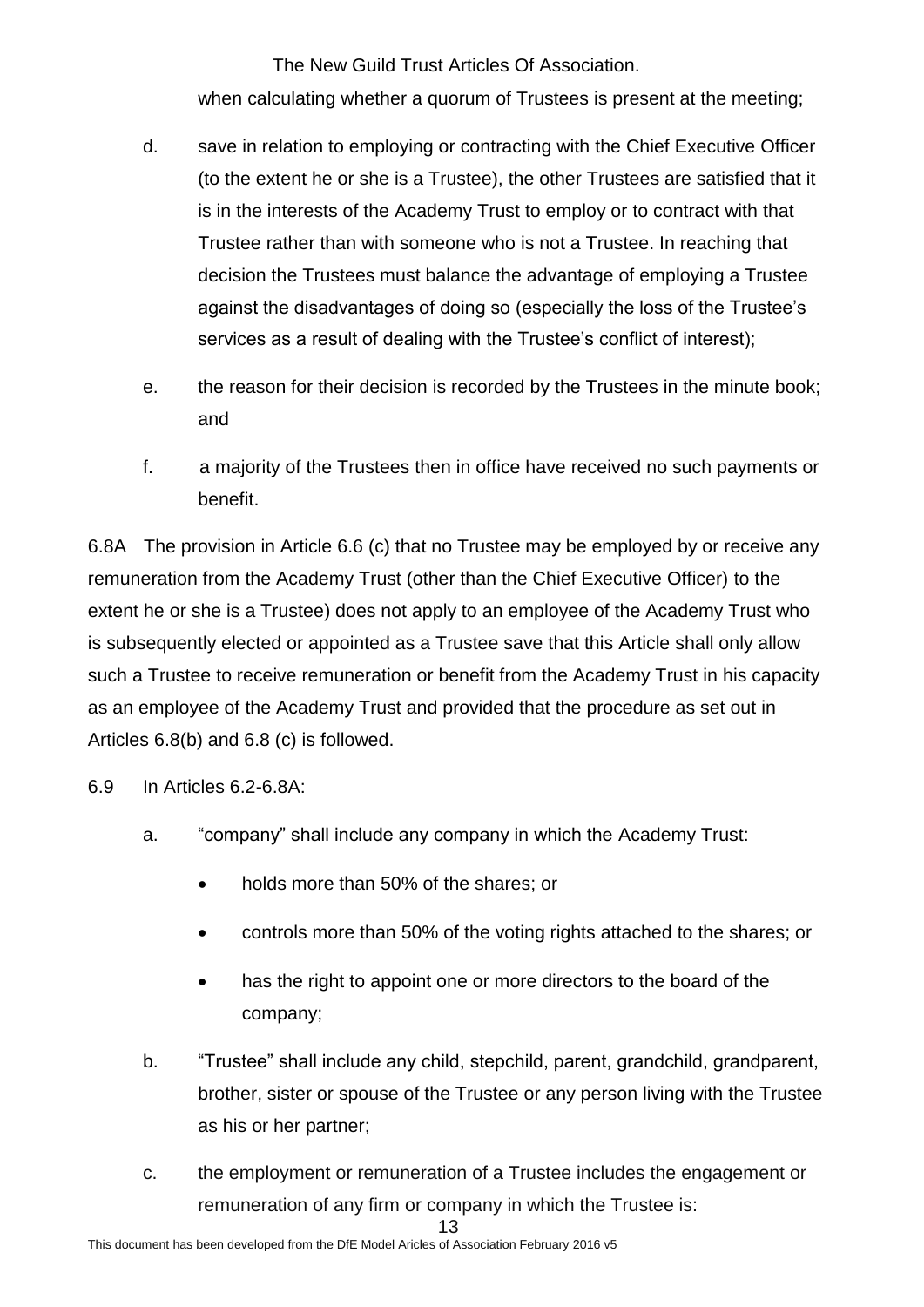- i. a partner;
- ii. an employee;
- iii. a consultant;
- iv. a director;
- v. a member; or
- vi. a shareholder, unless the shares of the company are that of a public company which are listed on a recognised stock exchange and the Trustee holds less than 1% of the issued capital.

7. The liability of the Members of the Academy Trust is limited.

8. Every Member of the Academy Trust undertakes to contribute such amount as may be required (not exceeding £10) to the Academy Trust's assets if it should be wound up while he or she is a Member or within one year after he or she ceases to be a Member, for payment of the Academy Trust's debts and liabilities before he or she ceases to be a Member, and of the costs, charges and expenses of winding up, and for the adjustment of the rights of the contributors among themselves.

9. If the Academy Trust is wound up or dissolved and after all its debts and liabilities (including any under section 2 of the Academies Act 2010) have been satisfied there remains any property it shall not be paid to or distributed among the Members of the Academy Trust (except for a Member which is itself a charity fulfilling the criteria set out below), but shall be given or transferred to some other charity or charities having objects similar to the Objects which prohibits the distribution of its or their income and property to an extent at least as great as is imposed on the Academy Trust by Article 6 above, chosen by the Members of the Academy Trust at or before the time of dissolution and if that cannot be done then to some other charitable object.

10. Not used.

11. No alteration or addition shall be made to or in the provisions of the Articles which would have the effect (a) that the Academy Trust would cease to be a company to which section 60 of the Companies Act 2006 applies; or (b) that the Academy Trust would cease to be a charity.

#### **MEMBERS**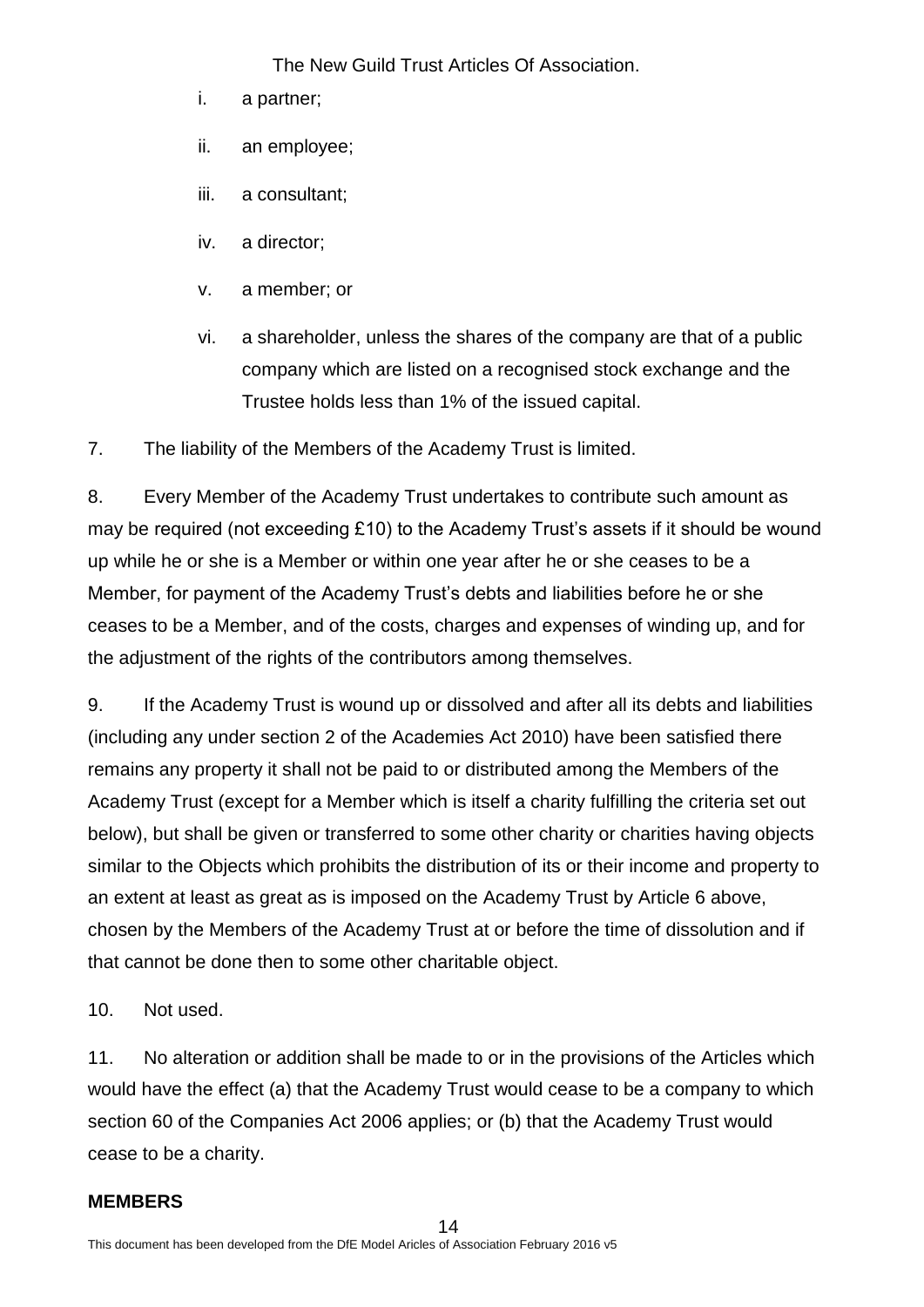- 12. The Members of the Academy Trust<sup>5</sup> shall comprise:
	- a. the signatories to the Memorandum[ which shall include the Foundation/Sponsor body where this body has the power to appoint members];
	- b. [the Foundation/sponsor body where they are not otherwise included at 12a. above<sup>6</sup>; and]
	- c. [up to [x] person(s) who may be appointed by the Foundation/sponsor body<sup>7</sup>; and]
	- d. any person appointed under Article 15A,

provided that at any time the minimum number of Members shall not be less than three.

12A. An employee of the Academy Trust cannot be a Member of the Academy Trust.

13. Each person entitled to appoint Members in Article 12 shall have the right from time to time by written notice delivered to the Office to remove any Member appointed by them and to appoint a replacement Member to fill a vacancy whether resulting from such removal or otherwise.

- 14. If any of the persons entitled to appoint Members in Article 12:
	- a. in the case of an individual, die or become legally incapacitated;
	- b. in the case of a corporate entity, cease to exist and are not replaced by a successor institution;
	- c. becomes insolvent or makes any arrangement or composition with their

<sup>-</sup><sup>5</sup> There must be at least three signatories to the Memorandum of Association. The Department recommends that trusts should ideally have at least five members, though they may choose to have more or less than five. A minimum of five members helps to ensure that, to the extent Members are available to attend meetings, the Trust has enough Members to take decisions via special resolution (75% of members agree) without requiring unanimity, while minimising circumstances in which a split membership prevents decisions being taken by ordinary resolution (at least 51% of the Members are in favour). If members are to be appointed by a body or entity under (c) then that body or entity should be a Member. We would recommend that any such body or entity is a signatory to the Memorandum.

<sup>&</sup>lt;sup>6</sup> b is an optional article to be used where the Foundation/sponsor body is not a signatory Member.

<sup>&</sup>lt;sup>7</sup> c is an optional article for use if a foundation/sponsor body is entitled to appoint member[s]. If Members are to be appointed by a foundation/sponsor body then it should be a Member. We would recommend that in those circumstances it is a signatory to the Memorandum.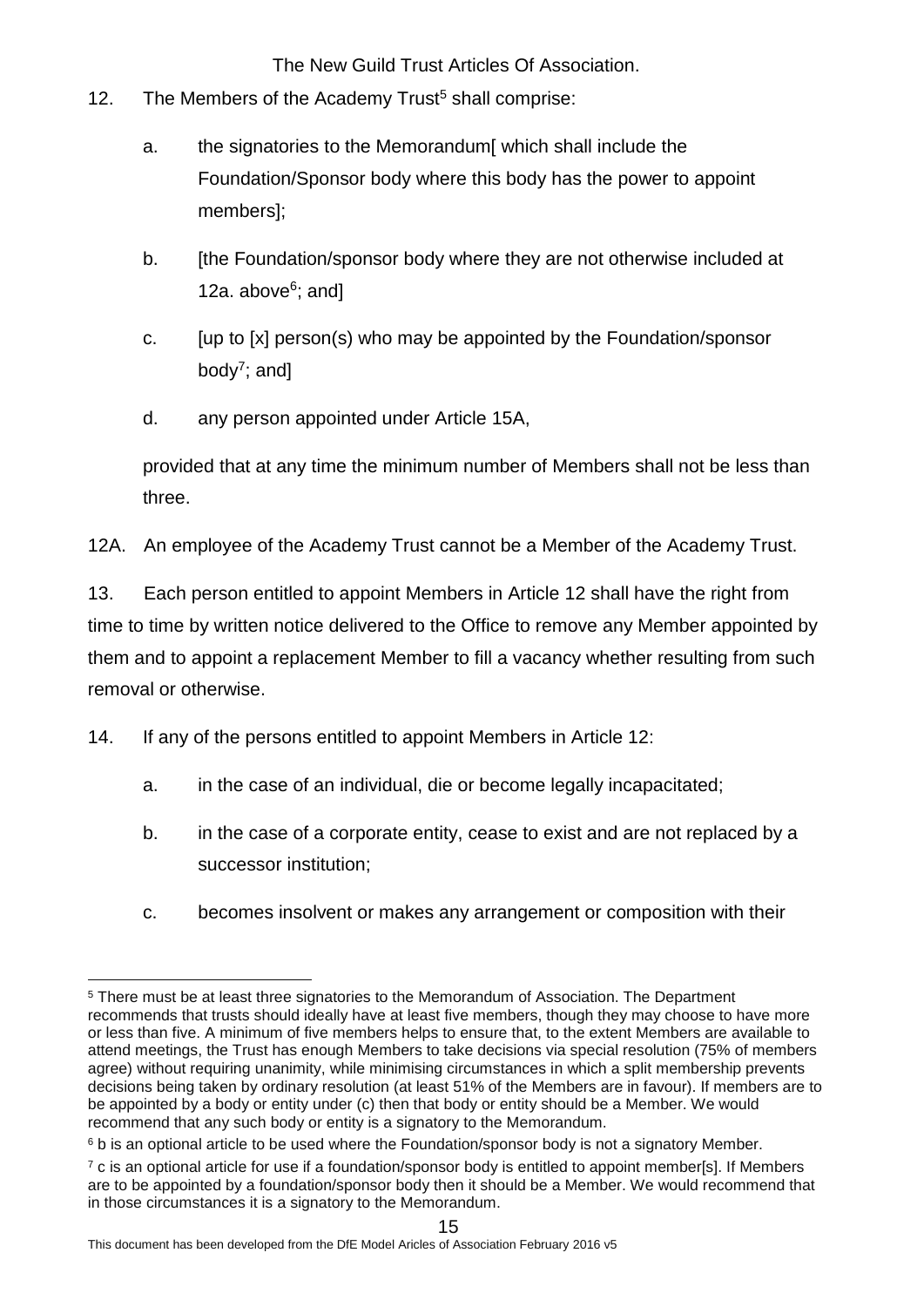The New Guild Trust Articles Of Association. creditors generally; or

d. ceases to themselves be a Member,

their right to appoint Members under these Articles shall vest in the remaining Members.

- 15. Membership will terminate automatically if:
	- a. a Member (which is a corporate entity) ceases to exist and is not replaced by a successor institution;
	- b. a Member (which is an individual) dies or becomes incapable by reason of illness or injury of managing and administering his or her own affairs; or
	- c. a Member becomes insolvent or makes any arrangement or composition with that Member's creditors generally.

15A. The Members may agree by passing a special resolution to appoint such additional Members as they think fit.

16. In addition to Article 13, the Members may agree by passing a special resolution to remove any Member(s) [other than the Foundation/Sponsor body or a Member appointed by the Foundation/Sponsor body under Article 12c or any replacement of that Member appointed pursuant to Article 13]. The Member whose proposed removal is the subject of the resolution shall not be entitled to vote on that resolution.

16A. In exercising their rights under these Articles and the Companies Act 2006, the Members shall not do anything or take any action which would cause the Academy Trust to contravene its Objects.

17. Every person nominated to be a Member of the Academy Trust shall sign a written consent to become a Member and sign the register of Members on becoming a Member.

18. Any Member may resign provided that after such resignation the number of Members is not less than three. A Member shall cease to be one immediately on the receipt by the Academy Trust of a notice in writing signed by the person or persons entitled to remove him under Articles 13 or 16 provided that no such notice shall take effect when the number of Members is less than three unless it contains or is accompanied by the appointment of a replacement Member.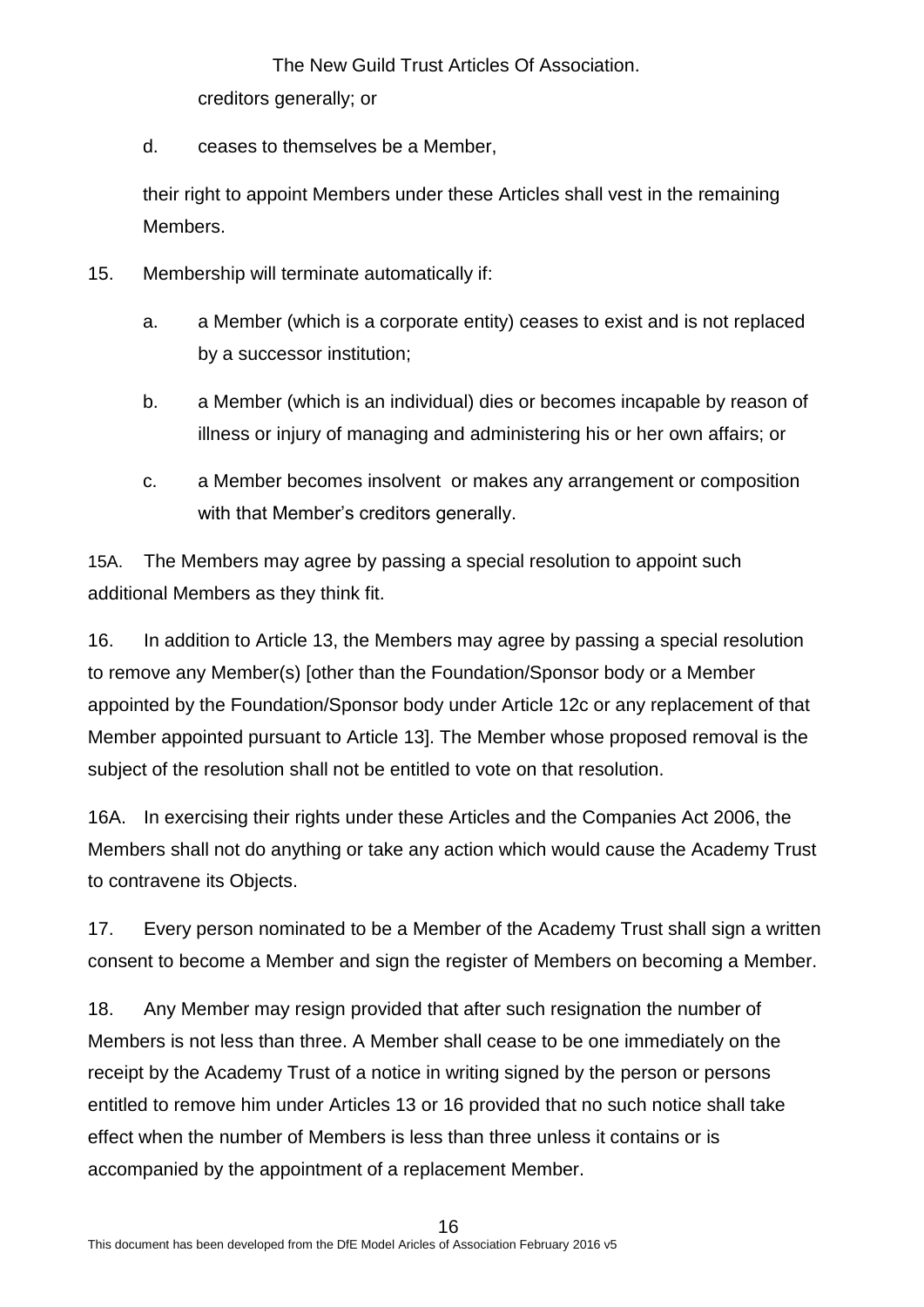#### <span id="page-17-0"></span>**GENERAL MEETINGS**

19. The Academy Trust shall hold an Annual General Meeting each Academy Financial Year in addition to any other meetings in that year, and shall specify the meeting as such in the notices calling it; and not more than fifteen months shall elapse between the date of one Annual General Meeting of the Academy Trust and that of the next. Provided that so long as the Academy Trust holds its first Annual General Meeting within eighteen months of its incorporation, it need not hold it in the year of its incorporation or the following year. The Annual General Meeting shall be held at such time and place as the Trustees shall appoint. All meetings other than the Annual General Meetings shall be called General Meetings<sup>8</sup>.

20. The Trustees may call General Meetings and, on the requisition of Members pursuant to the provisions of the Companies Act 2006, shall forthwith proceed to convene a General Meeting in accordance with that Act. If there are not within the United Kingdom sufficient Trustees to call a General Meeting, any Trustee or any Member of the Academy Trust may call a General Meeting.

#### <span id="page-17-1"></span>**NOTICE OF GENERAL MEETINGS**

21. General meetings shall be called by at least fourteen clear days' notice but may be called by shorter notice if it is so agreed by a majority in number of Members having a right to attend and vote and together representing not less than 90% of the total voting rights at that meeting.

21A. The notice shall specify the time and place of the meeting and the general nature of the business to be transacted [and, in the case of an Annual General Meeting, shall specify the meeting as such]. The notice shall also state that the Member is entitled to appoint a proxy. The notice shall be given to all the Members, to the Trustees and auditors.

22. The accidental omission to give notice of a meeting to, or the non-receipt of notice of a meeting by, any person entitled to receive notice shall not invalidate the proceedings at that meeting.

#### <span id="page-17-2"></span>**PROCEEDINGS AT GENERAL MEETINGS**

This document has been developed from the DfE Model Aricles of Association February 2016 v5

<sup>-</sup><sup>8</sup> Optional Article. However, we recommend that this Article is adopted to the extent the Academy Trust chooses to adopt a rotational approach to the appointment and retirement of Trustees, as holding an AGM would provide the most appropriate vehicle for effecting this.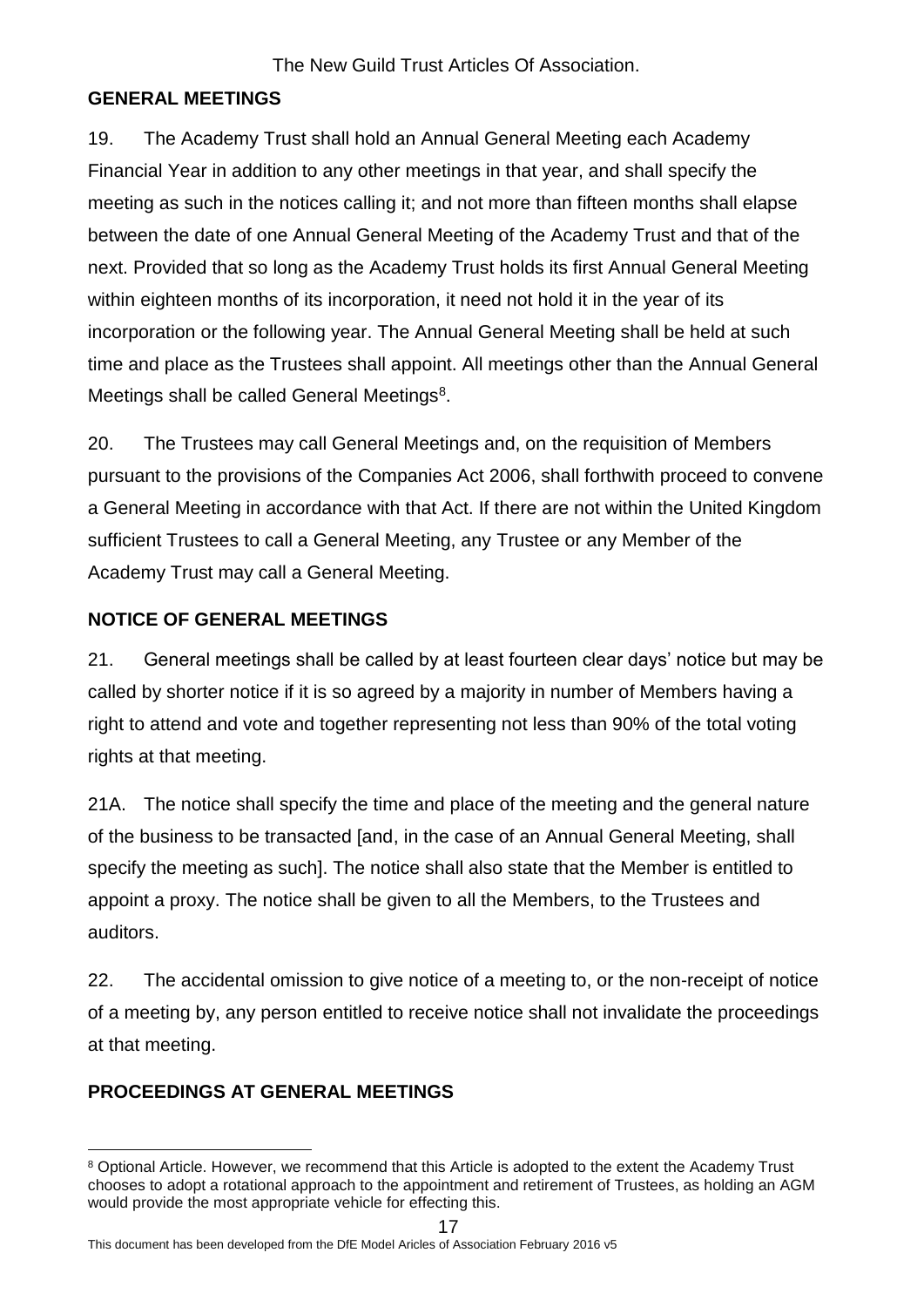23. No business shall be transacted at any meeting unless a quorum is present. A Member counts towards the quorum by being present either in person or by proxy. Two persons entitled to vote upon the business to be transacted, each being a Member or a proxy of a Member or a duly authorised representative of a Member organisation shall constitute a quorum.

24. If a quorum is not present within half an hour from the time appointed for the meeting, or if during a meeting a quorum ceases to be present, the meeting shall stand adjourned to the same day in the next week at the same time and place or to such time and place as the Trustees may determine.

25. The Members present and entitled to vote at the meeting shall elect by ordinary resolution one of their number to be the chairman and such election shall be binding on all Members and Trustees present at the meeting.

26. Not used.

27. A Trustee shall, notwithstanding that he is not a Member, be entitled to attend and speak at any General Meeting [or Annual General Meeting].

28. The chairman may, with the consent of a majority of the Members at a meeting at which a quorum is present (and shall if so directed by the meeting), adjourn the meeting from time to time and from place to place, but no business shall be transacted at any adjourned meeting other than the business which might properly have been transacted at the meeting had the adjournment not taken place. When a meeting is adjourned for fourteen days or more, at least seven clear days' notice shall be given specifying the time, date and place of the adjourned meeting and the general nature of the business to be transacted. Otherwise it shall not be necessary to give any such notice.

29. A resolution put to the vote of the meeting shall be decided on a show of hands unless before, or on the declaration of the result of the show of hands, a poll is duly demanded. Subject to the provisions of the Companies Act 2006, a poll may be demanded:

- a. by the chairman; or
- b. by at least two Members having the right to vote at the meeting; or
- c. by a Member or Members representing not less than one-tenth of the total voting rights of all the Members having the right to vote at the meeting.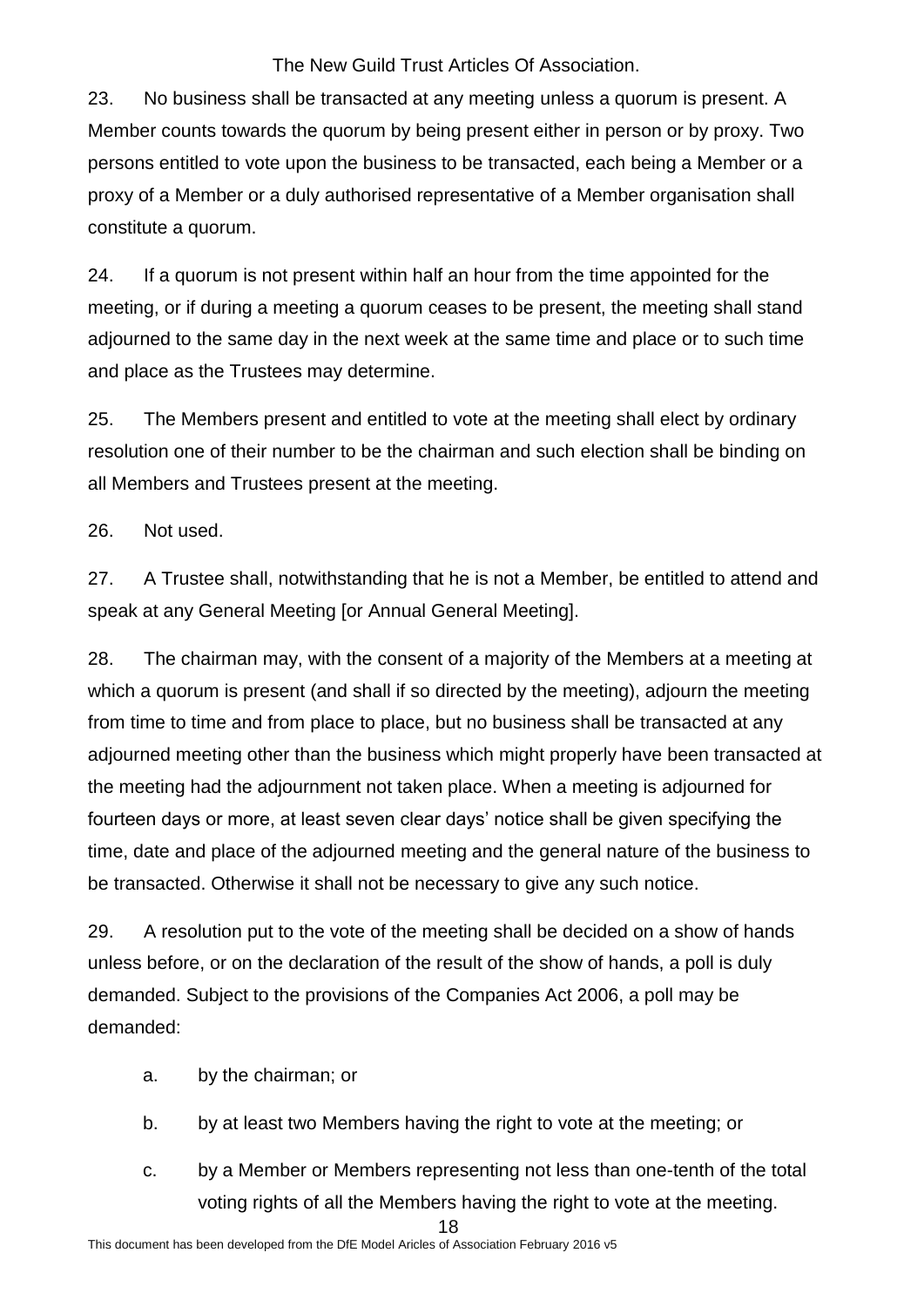30. Unless a poll is duly demanded a declaration by the chairman that a resolution has been carried or carried unanimously, or by a particular majority, or lost, or not carried by a particular majority and an entry to that effect in the minutes of the meeting shall be conclusive evidence of the fact without proof of the number or proportion of the votes recorded in favour of or against such resolution.

31. The demand for a poll may be withdrawn, before the poll is taken, but only with the consent of the chairman. The withdrawal of a demand for a poll shall not invalidate the result of a show of hands declared before the demand for the poll was made.

32. A poll shall be taken as the chairman directs and he may appoint scrutineers (who need not be Members) and fix a time, date and place for declaring the results. The result of the poll shall be deemed to be the resolution of the meeting at which the poll was demanded.

33. A poll demanded on the election of the chairman or on a question of adjournment shall be taken immediately. A poll demanded on any other question shall be taken either immediately or at such time, date and place as the chairman directs not being more than thirty days after the poll is demanded. The demand for a poll shall not prevent the continuance of a meeting for the transaction of any business other than the question on which the poll is demanded. If a poll is demanded before the declaration of the result of a show of hands and the demand is duly withdrawn, the meeting shall continue as if the demand had not been made.

34. No notice need be given of a poll not taken immediately if the time, date and place at which it is to be taken are announced at the meeting at which it is demanded. In other cases at least seven clear days' notice shall be given specifying the time, date and place at which the poll is to be taken.

35. A resolution in writing agreed by such number of Members as required if it had been proposed at a General Meeting shall be as effectual as if it had been passed at a General Meeting duly convened and held provided that a copy of the proposed resolution has been sent to every Member. The resolution may consist of several instruments in the like form each agreed by one or more Members.

#### **VOTES OF MEMBERS**

36. On the show of hands every Member present in person shall have one vote. On a poll every Member present in person or by proxy shall have one vote.

<sup>19</sup>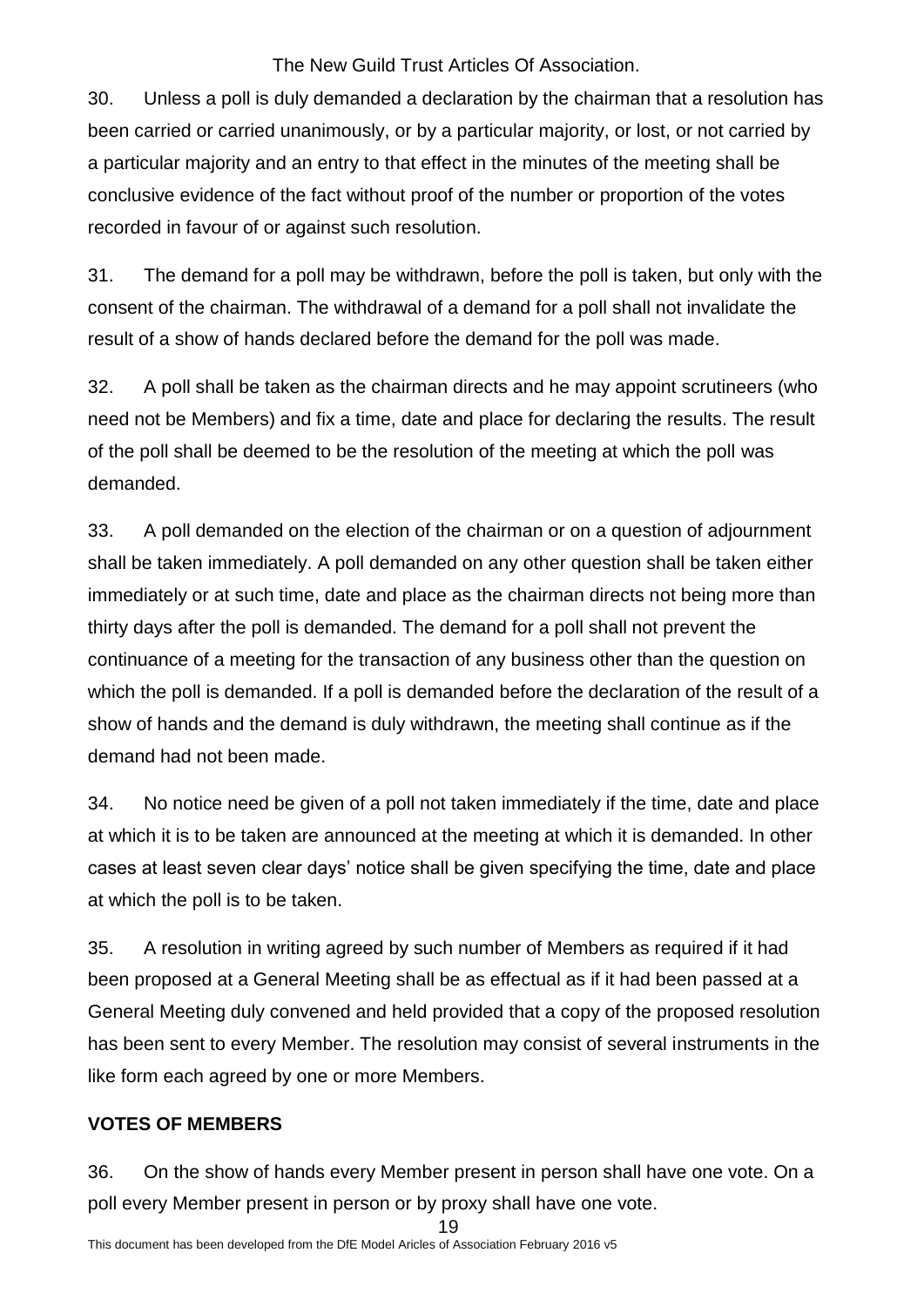37. Not used.

38. No Member shall be entitled to vote at any General Meeting unless all moneys then payable by him to the Academy Trust have been paid.

39. No objections shall be raised to the qualification of any person to vote at any General Meeting except at the meeting or adjourned meeting at which the vote objected to is tendered, and every vote not disallowed at the meeting shall be valid. Any objection made in due time shall be referred to the chairman whose decision shall be final and conclusive.

40. An instrument appointing a proxy shall be in writing, signed by or on behalf of the appointer and shall be in the following form (or in a form as near thereto as circumstances allow or in any other form which is usual or which the Trustees may approve) -

> "I/We, …….., of ………, being a Member/Members of the above named Academy Trust, hereby appoint …… of ……, or in his absence, …….. of ……. as my/our proxy to attend, speak and vote in my/our name[s] and on my/our behalf at the annual general meeting/ general meeting of the Academy Trust to be held on .....20[], and at any adjournment thereof.

Signed on ….. 20[ ]"

41. Where it is desired to afford Members an opportunity of instructing the proxy how he shall act the instrument appointing a proxy shall be in the following form (or in a form as near thereto as circumstances allow or in any other form which is usual or which the Trustees may approve) -

> "I/We, ……., of ……., being a Member/Members of the above named Academy Trust, hereby appoint …. of ……., or in his absence, ….. of ……, as my/our proxy to attend, speak and vote in my/our name[s] and on my/our behalf at the annual general meeting/ general meeting of the Academy Trust, to be held on .... 20[], and at any adjournment thereof.

This form is to be used in respect of the resolutions mentioned below as follows:

Resolution No. 1 \*for \* against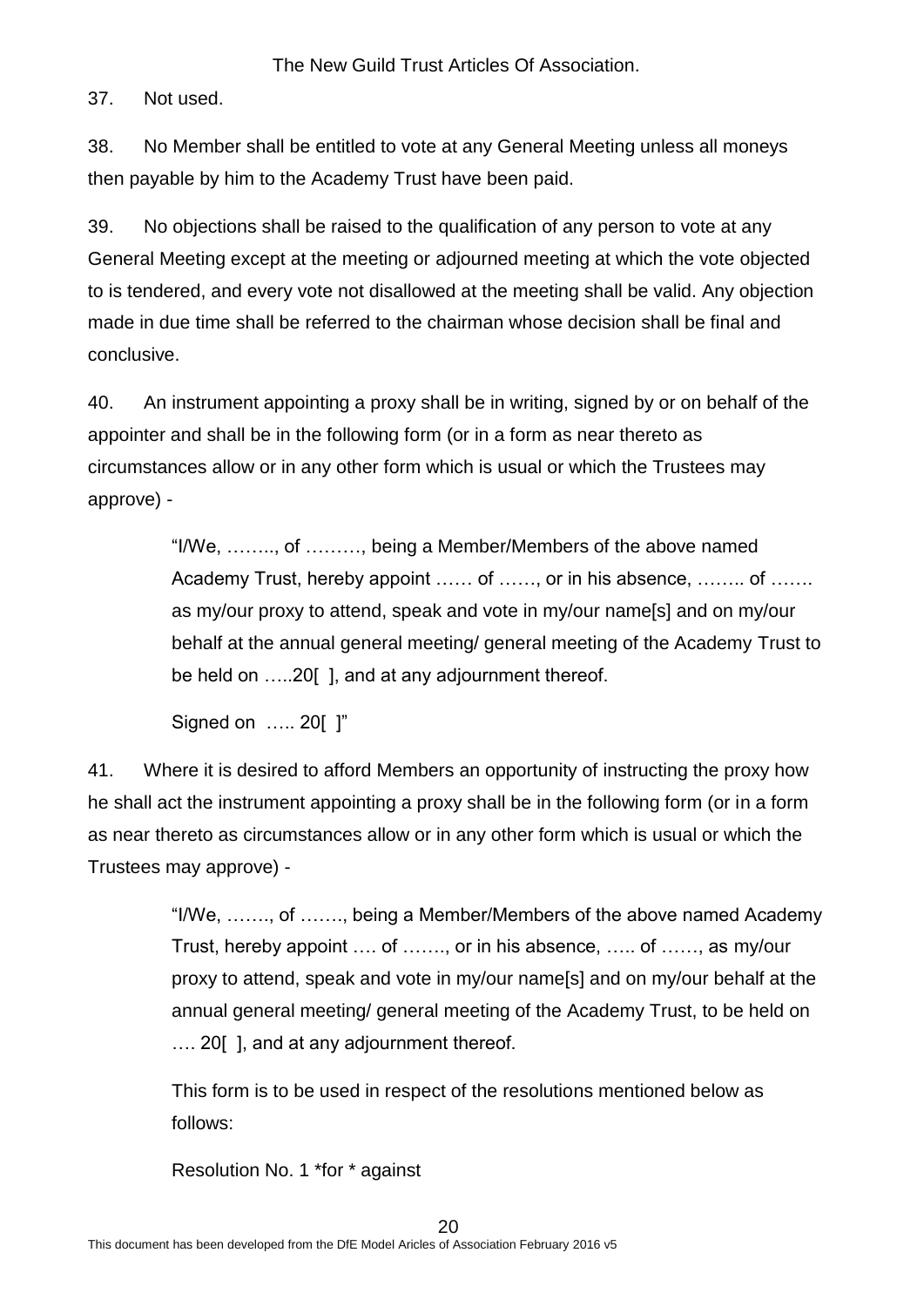Resolution No. 2 \*for \* against.

• Strike out whichever is not desired.

Unless otherwise instructed, the proxy may vote as he thinks fit or abstain from voting.

Signed on 20[ ]"

42. The instrument appointing a proxy and any authority under which it is signed or a copy of such authority certified by a notary or in some other way approved by the Trustees may:

- a. be deposited at the office or at such other place within the United Kingdom as is specified in the notice convening the meeting or in any instrument of proxy sent out by the Academy Trust in relation to the meeting not less than 48 hours before the time for holding the meeting or adjourned meeting at which the person named in the instrument proposes to vote; or
- b. in the case of a poll taken more than 48 hours after it is demanded, be deposited as aforesaid after the poll has been demanded and not less than 24 hours before the time appointed for the taking of the poll; or
- c. where the poll is not taken forthwith but is taken not more than 48 hours after it was demanded, be delivered at the meeting at which the poll was demanded to the chairman or to the Clerk or to any Trustee,

and an instrument of proxy which is not deposited or delivered in a manner so permitted shall be invalid.

43. A vote given or poll demanded by proxy or by the duly authorised representative of a corporation shall be valid notwithstanding the previous determination of the authority of the person voting or demanding a poll unless notice of the determination was received by the Academy Trust at the office or at such other place at which the instrument of proxy was duly deposited before the commencement of the meeting or adjourned meeting at which the vote given or the poll demanded or (or in the case of a poll taken otherwise than on the same day as the meeting or adjourned meeting) the time appointed for taking the poll.

44. Any organisation which is a Member of the Academy Trust may by resolution of its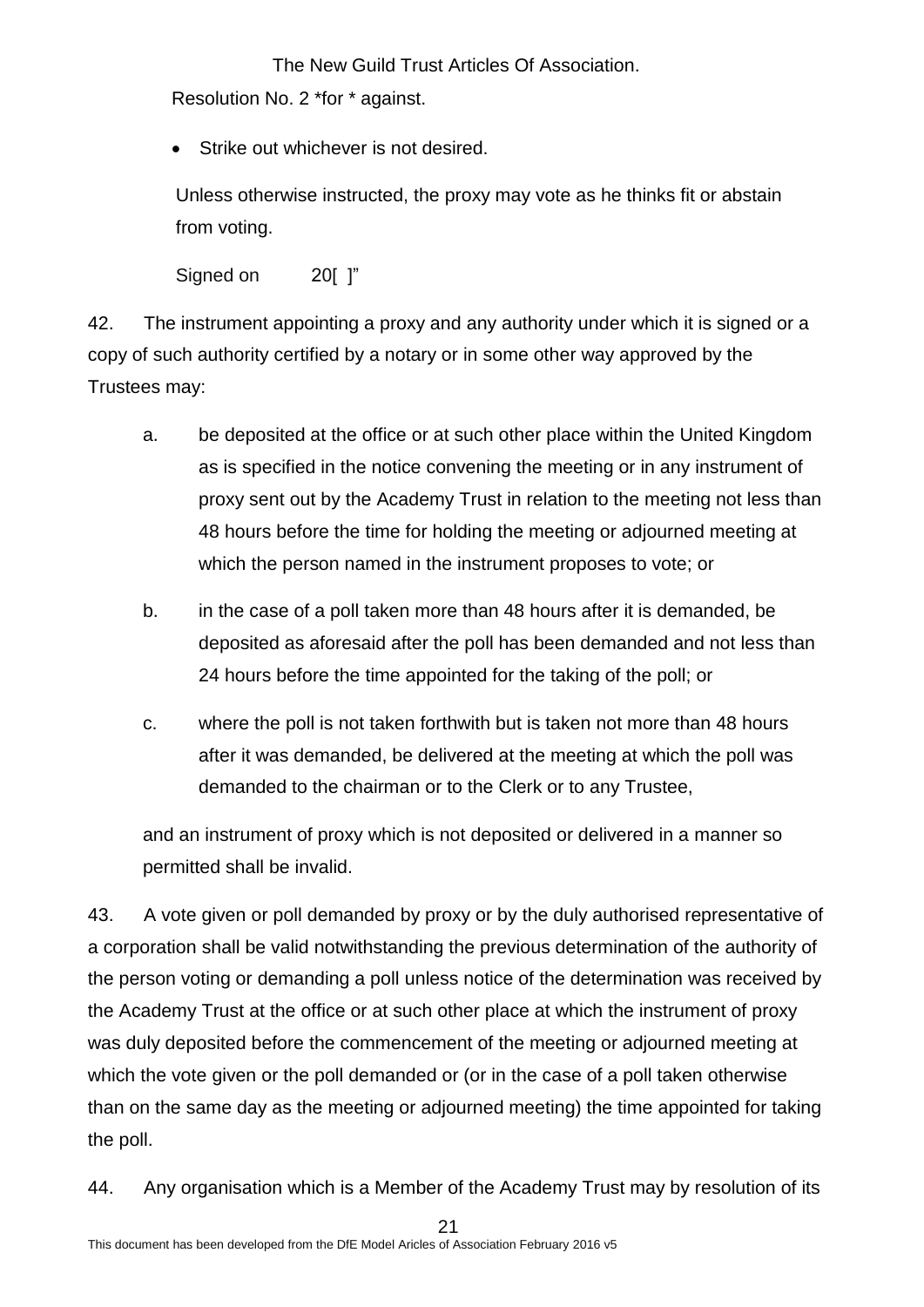board of directors or other governing body authorise such person as it thinks fit to act as its representative at any meeting of the Academy Trust, and the person so authorised shall be entitled to exercise the same powers on behalf of the organisation which he represents as that organisation could exercise if it were an individual Member of the Academy Trust.

#### **TRUSTEES**

45. The number of Trustees shall be not less than three but (unless otherwise determined by ordinary resolution) shall not be subject to any maximum.

46. Subject to Articles 48-49 and 53, the Academy Trust shall have the following Trustees:

- a. up to [x] Trustees, appointed under Article 50; [and]
- b. [up to [x] Trustees appointed by the Foundation/sponsor Body]; [and]
- c. a minimum of 2 Parent Trustees elected or appointed under Articles 53- [56]/[56B] in the event that no Local Governing Bodies are established under Article 100a or if no provision is made for at least 2 Parent Local Governors on each established Local Governing Body pursuant to Article 101A.

47. The Academy Trust may also have any Co-opted Trustee appointed under Article 58.

48. The first Trustees shall be those persons named in the statement delivered pursuant to sections 9 and 12 of the Companies Act 2006.

49. Future Trustees shall be appointed or elected, as the case may be, under these Articles. Where it is not possible for such a Trustee to be appointed or elected due to the fact that an Academy has not yet been established, then the relevant Article or part thereof shall not apply.

#### **APPOINTMENT OF TRUSTEES**

50. The Members may appoint by ordinary resolution up to [x] Trustees.

50A. not used

22 50B. The total number of Trustees [including the [Chief Executive Office if they so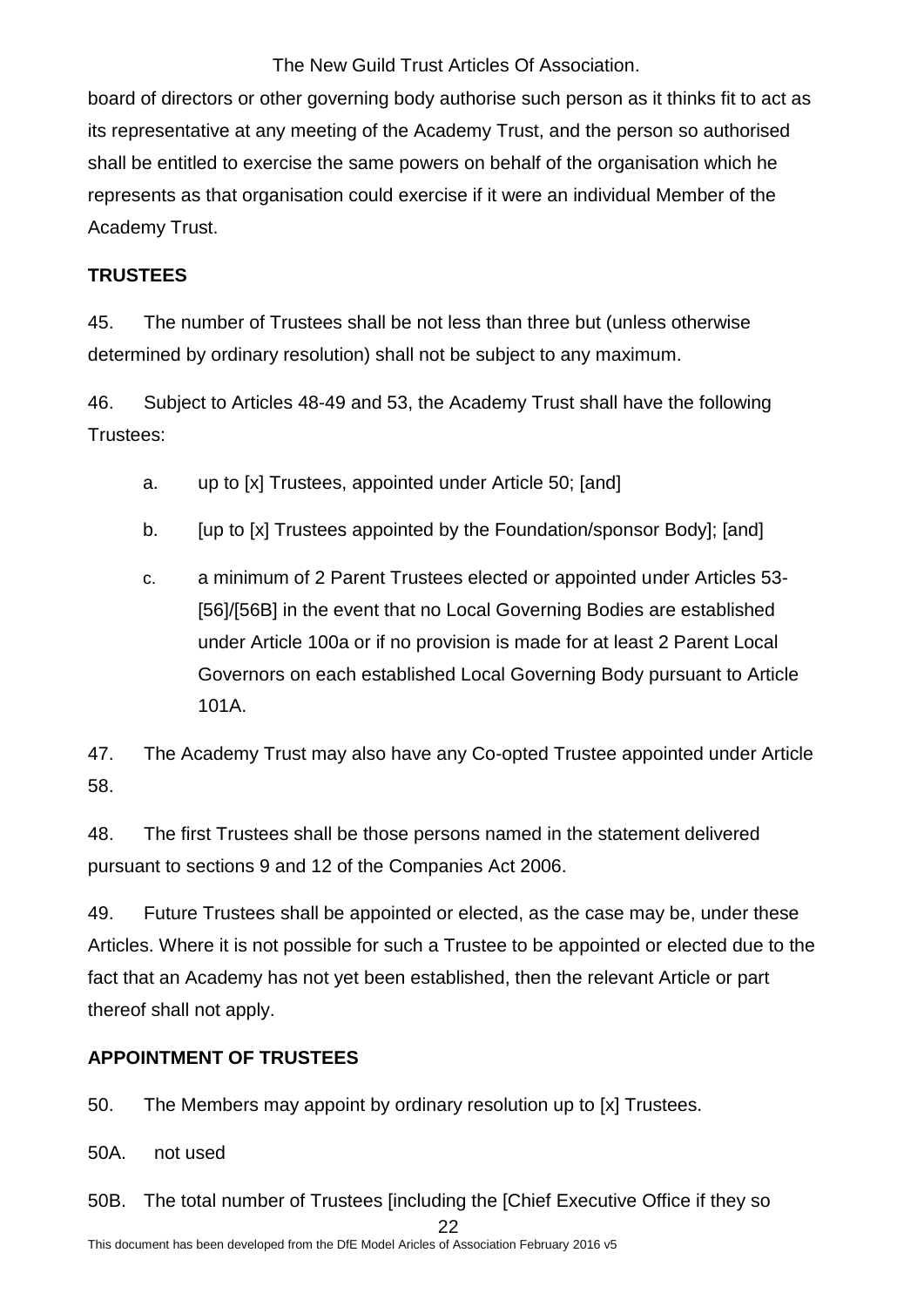choose to act as Trustee under Article [57]] who are employees of the Academy Trust shall not exceed one third of the total number of Trustees.

51. Not used.

52. Not used.

#### <span id="page-23-0"></span>**PARENT TRUSTEES**

53. In circumstances where the Trustees have not appointed Local Governing Bodies in respect of the Academies as envisaged in Article 100a or if no provision is made for at least 2 Parent Local Governors on each established Local Governing Body pursuant to Article 101A there shall be a minimum of two Parent Trustees and otherwise such number as the Members shall decide who shall be appointed or elected in accordance with Articles 54 - 56.

54. Parent Trustees and Parent Local Governors shall be elected or, if the number of parents, or individuals exercising parental responsibility, standing for election is less than the number of vacancies, appointed (in accordance with the terms of reference determined by the Trustees from time to time). The elected or appointed Parent Trustees must be a parent, or an individual exercising parental responsibility, of a registered pupil at one or more of the Academies at the time when he is elected or appointed. The elected (or, if the number of parents or individuals exercising parental responsibility standing for election is less than the number of vacancies, appointed) Parent Local Governors of the Local Governing Body must be a parent, or an individual exercising parental responsibility, of a registered pupil at one or more of the Academies overseen by the Local Governing Body at the time when he is elected or appointed.

54AA In the case of 16-19 Academies, references to 'a parent, or an individual exercising parental responsibility, of a registered pupil at one or more of the Academies' in Article 54 shall be deemed to be references to 'a parent or an individual exercising parental responsibility of, a registered student at that 16-19 Academy' or, in circumstances where no parent, or an individual exercising parental responsibility, of a registered student at the 16-19 Academy is willing or able to act as a Parent Trustee or a Parent Local Governor, references to 'a parent, or an individual exercising parental responsibility, of a registered pupil at one or more of the Academies' shall be deemed to be references to 'a parent, or an individual exercising parental responsibility, of a child of above compulsory school age but not above the age of 19.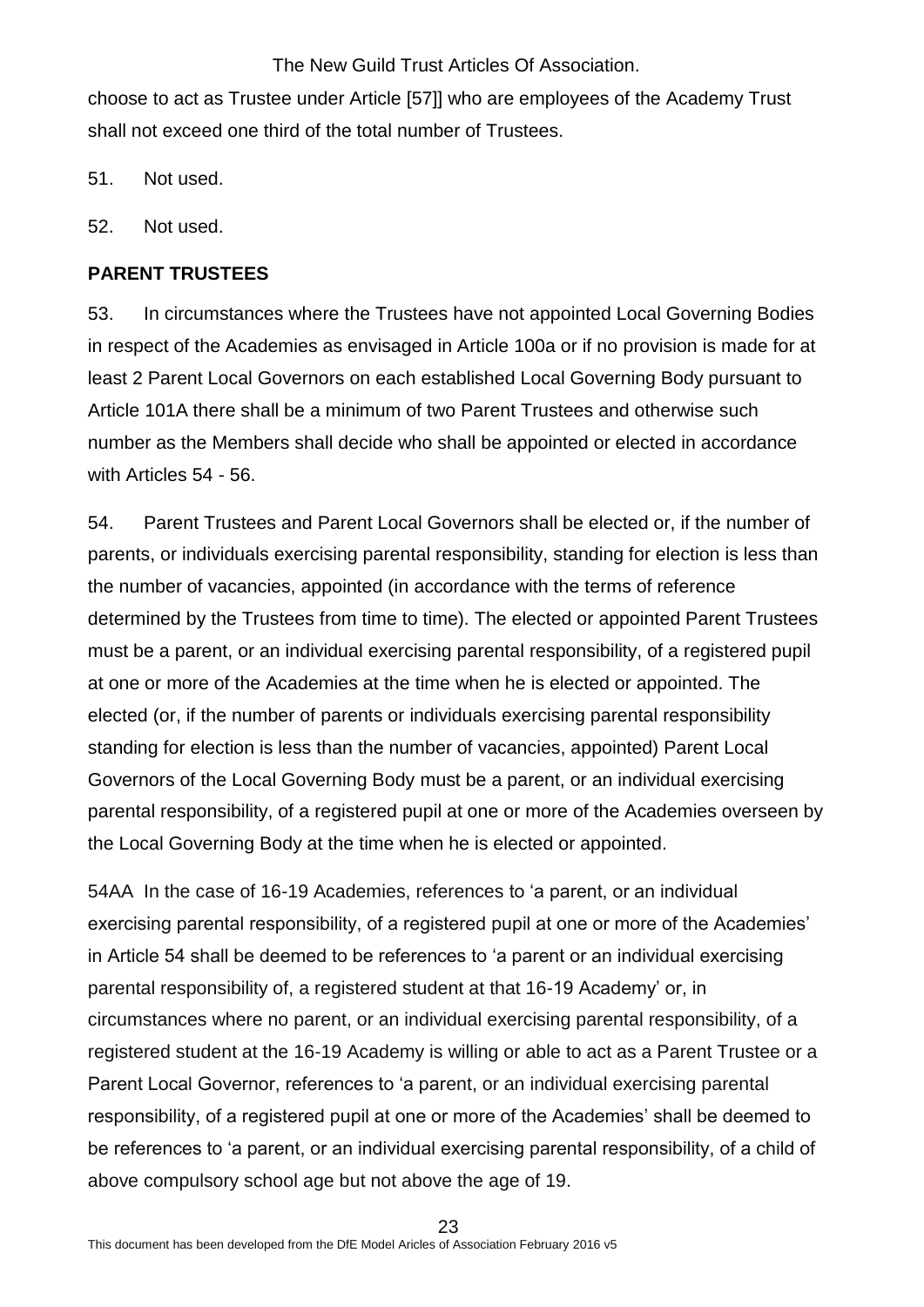54A. The number of Parent Trustees and Parent Local Governors required shall be made up by Parent Trustees and Parent Local Governors appointed by the Trustees if the number of parents, or individuals exercising parental responsibility, standing for election is less than the number of vacancies.

55. The Trustees shall make all necessary arrangements for, and determine all other matters relating to, an election of the Parent Trustees or Parent Local Governors, including any question of whether a person is a parent, or an individual exercising parental responsibility, of a registered pupil at one of the Academies. Any election of the Parent Trustees or Parent Local Governors which is contested shall be held by secret ballot. For the purposes of any election of Parent Local Governors, any parent, or an individual exercising parental responsibility, of a registered pupil at the Academies overseen by the Local Governing Body shall be eligible to vote.

56. In appointing a Parent Trustee or Parent Local Governor the Trustees shall appoint a person who is the parent, or an individual exercising parental responsibility, of a registered pupil at an Academy as described in Article[s] 54 [and 54AA]; or where the Trustees are exercising their power to appoint a Parent Trustee or Parent Local Governor and it is not reasonably practical to appoint a parent, or an individual exercising parental responsibility, as described in Article[s] 54 [and 54AA], then the Trustees may appoint a person who is the parent, or an individual exercising parental responsibility, of a child within the age range of at least one of the Academies or, in the case of an appointment to a Local Governing Body, the age range of at least one of the Academies overseen by that Local Governing Body.

#### **[CHIEF EXECUTIVE OFFICER]/[PRINCIPAL]**

57. Providing that the Chief Executive Officer agrees so to act, the Members may by ordinary resolution appoint the Chief Executive Officer as a Trustee.

#### <span id="page-24-0"></span>**CO-OPTED TRUSTEES**

58. The Trustees may appoint Co-opted Trustees. A 'Co-opted Trustee' means a person who is appointed to be a Trustee by being Co-opted by Trustees who have not themselves been so appointed. The Trustees may not co-opt an employee of the Academy Trust as a Co-opted Trustee if thereby the number of Trustees who are employees of the Academy Trust would exceed one third of the total number of Trustees [including the Chief Executive Officer to the extent he or she is a Trustee].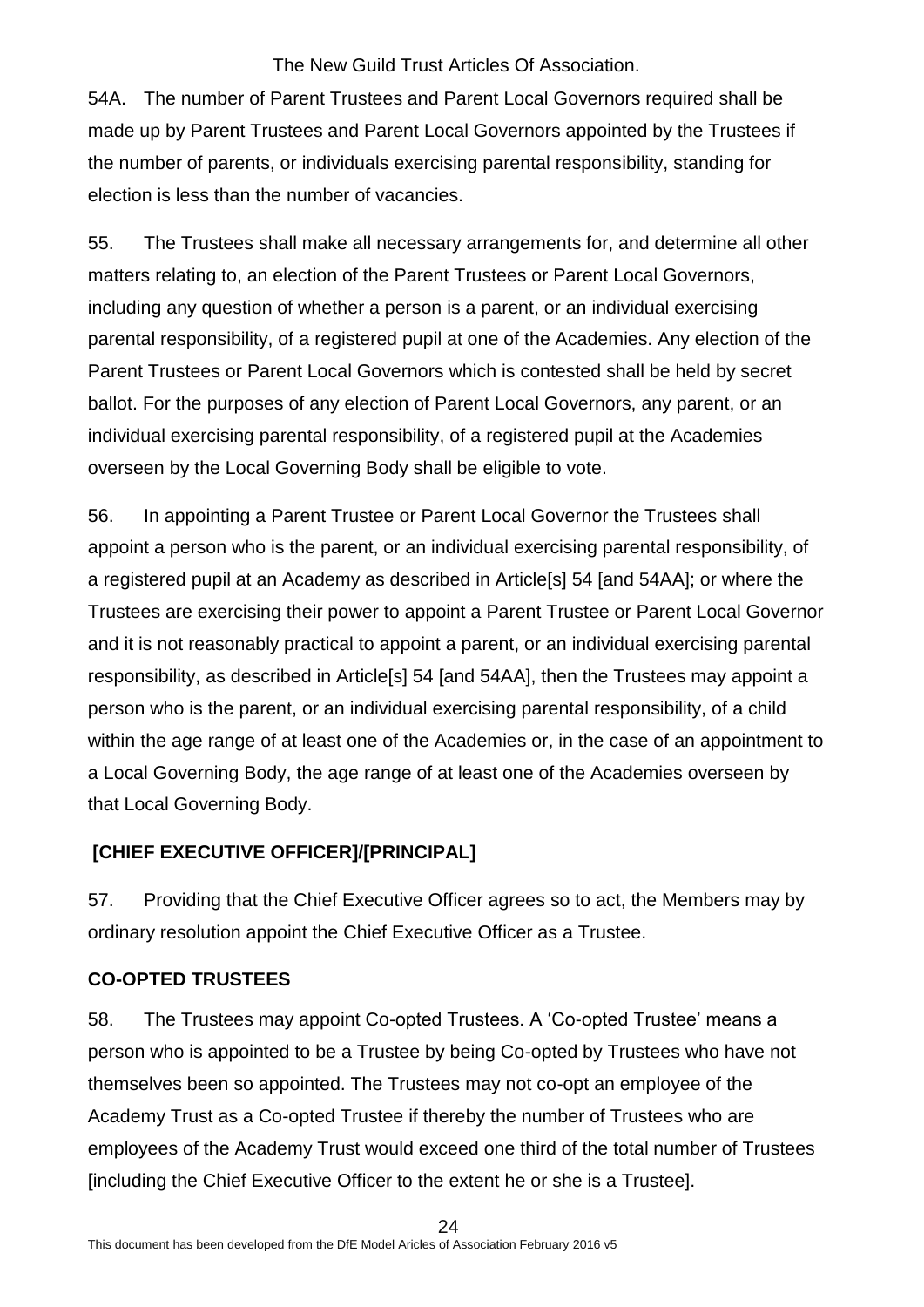59 – 63. Not used.

#### <span id="page-25-0"></span>**TERM OF OFFICE**

64. The term of office for any Trustee shall be four years, save that this time limit shall not apply to any post which is held ex officio. Subject to remaining eligible to be a particular type of Trustee, any Trustee may be re-appointed or re-elected at [a General Meeting] [an Annual General Meeting]<sup>9</sup>.

#### **RESIGNATION AND REMOVAL**

65. A Trustee shall cease to hold office if he resigns his office by notice to the Academy Trust (but only if at least three Trustees will remain in office when the notice of resignation is to take effect).

66. A Trustee shall cease to hold office if he is removed by the person or persons who appointed or elected him, or otherwise by ordinary resolution of the Members in accordance with the Companies Act 2006.

67. Where a Trustee resigns his office or is removed from office, the Trustee or, where he is removed from office, those removing him, shall give written notice thereof to the Clerk.

#### <span id="page-25-1"></span>**SUSPENSION**

67A. The board of Trustees may by resolution passed at a meeting of the Trustees suspend a Trustee for all or any meetings of the Academy Trust, or of a committee, for a fixed period of up to 6 months where the Trustee has acted in a way that is inconsistent with the professional ethos of the board of Trustees (which shall include a failure to undertake training appropriate to their role, whether or not directed to do so by the board of Trustees) and has brought or is likely to bring the Academy Trust, [any of its Academies or the office of the Trustee into disrepute.

67B. A resolution to suspend a Trustee from office does not have effect unless the matter is specified as an item of business on the agenda for the meeting.

67C. Before a vote is taken on a resolution to suspend a Trustee, the Trustee proposing

This document has been developed from the DfE Model Aricles of Association February 2016 v5

<sup>-</sup><sup>9</sup> The Department recommends a minimum 4 year term. However, it is for the Academy Trust to determine whether a rotational appointment and retirement system should be implemented on either an annual or biannual basis. If such a system is implemented, the Department recommends that the Academy Trust should adopt Article 19 requiring the Academy Trust to hold an AGM.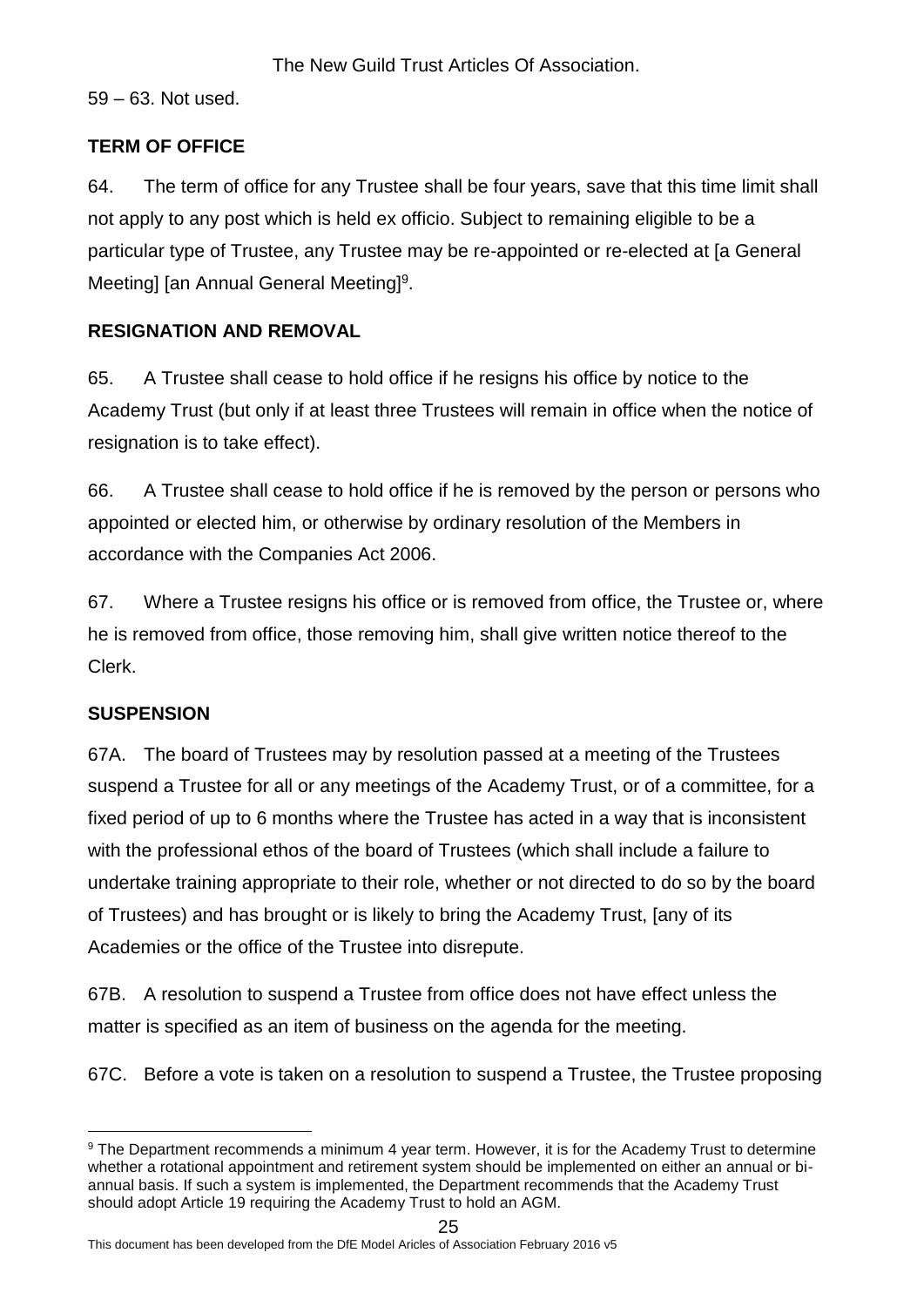the resolution must at the meeting state the reasons for doing so. In addition the Trustee who is the subject of the resolution must be given the opportunity to make a statement in response before withdrawing from the meeting.

67D. Nothing in Articles 67A-C may be read as affecting the right of a Trustee who has been suspended to receive notices of, and agendas and reports or other papers for, meetings of the board of Trustees during the period of their suspension.

67E. A Trustee may not be disqualified from continuing to hold office for failure to attend any meeting of the board of Trustees under Article 70 while suspended under Article 67A.

#### <span id="page-26-0"></span>**DISQUALIFICATION OF TRUSTEES**

68. No person shall be qualified to be a Trustee unless he is aged 18 or over at the date of his election or appointment. No current pupil of any of the Academies shall be a Trustee.

69. A Trustee shall cease to hold office if he becomes incapable by reason of illness or injury of managing or administering his own affairs.

70. A Trustee shall cease to hold office if he is absent without the permission of the Trustees from all their meetings held within a period of six months and the Trustees resolve that his office be vacated.

71. A person shall be disqualified from holding or continuing to hold office as a Trustee if -

- a. he has been declared bankrupt and/or his estate has been seized from his possession for the benefit of his creditors and the declaration or seizure has not been discharged, annulled or reduced; or
- b. he is the subject of a bankruptcy restrictions order or an interim order.

72. A person shall be disqualified from holding or continuing to hold office as a Trustee at any time when he is subject to a disqualification order or a disqualification undertaking under the Company Directors Disqualification Act 1986 or to an order made under section 429(2)(b) of the Insolvency Act 1986 (failure to pay under county court administration order).

73. A Trustee shall cease to hold office if he ceases to be a Trustee by virtue of any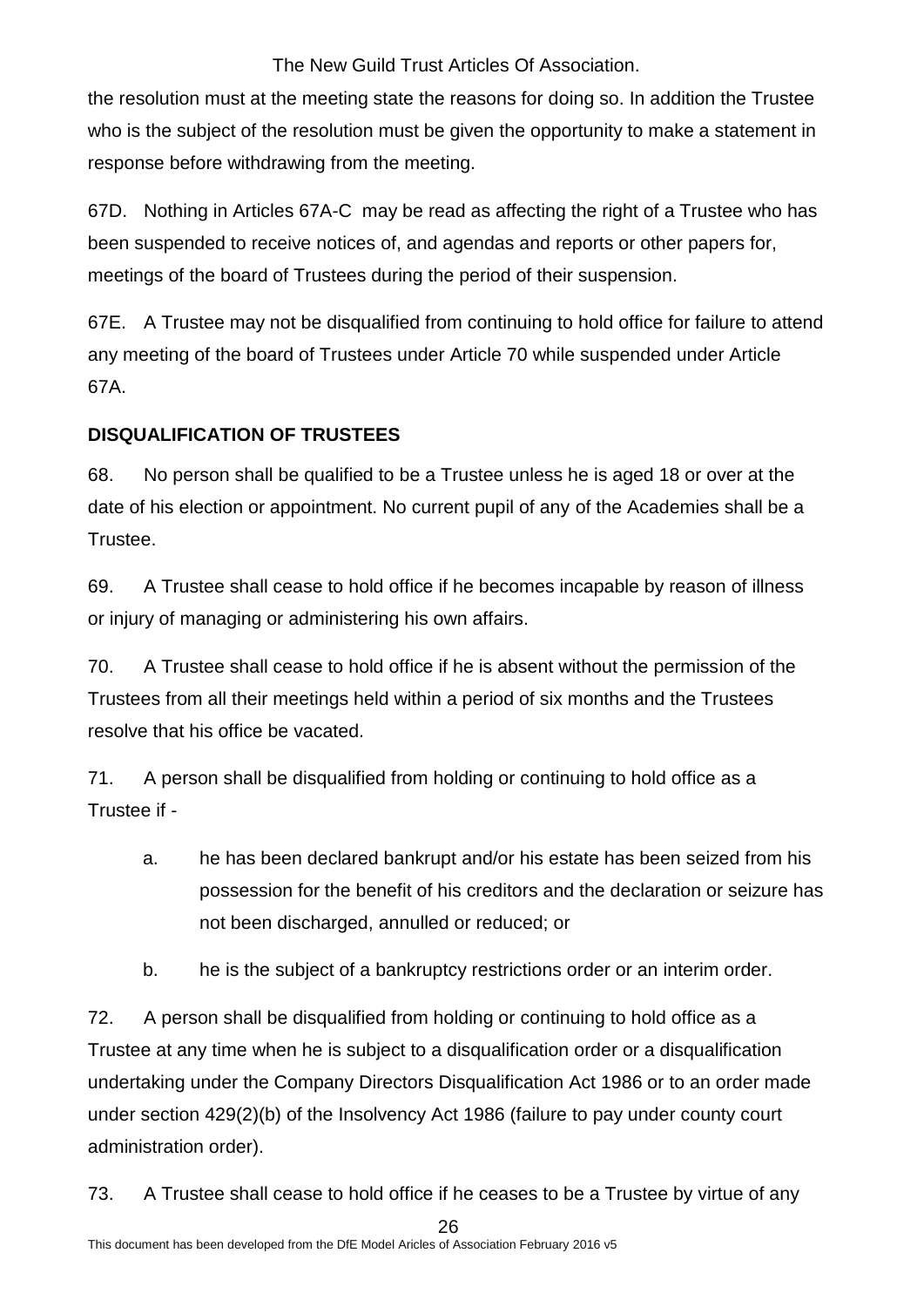provision in the Companies Act 2006, is disqualified from acting as a trustee by virtue of section 178 of the Charities Act 2011 (or any statutory re-enactment or modification of that provision).

74. A person shall be disqualified from holding or continuing to hold office as a Trustee if he has been removed from the office of charity trustee or trustee for a charity by an order made by the Charity Commission or the High Court on the grounds of any misconduct or mismanagement in the administration of the charity for which he was responsible or to which he was privy, or which he by his conduct contributed to or facilitated.

75. Not used.

76. Not used.

77. A person shall be disqualified from holding or continuing to hold office as a Trustee where he has, at any time, been convicted of any criminal offence, excluding any that have been spent under the Rehabilitation of Offenders Act 1974 as amended, and excluding any offence for which the maximum sentence is a fine or a lesser sentence except where a person has been convicted of any offence which falls under section 178 of the Charities Act 2011.

78. After the first Academy has opened, a person shall be disqualified from holding or continuing to hold office as a Trustee if he has not provided to the chairman of the Trustees a criminal records certificate at an enhanced disclosure level under section 113B of the Police Act 1997. In the event that the certificate discloses any information which would in the opinion of either the chairman or the Chief Executive Officer confirm their unsuitability to work with children that person shall be disqualified. If a dispute arises as to whether a person shall be disqualified, a referral shall be made to the Secretary of State to determine the matter. The determination of the Secretary of State shall be final.

79. Where, by virtue of these Articles a person becomes disqualified from holding, or continuing to hold office as a Trustee; and he is, or is proposed, to become such a Trustee, he shall upon becoming so disqualified give written notice of that fact to the Clerk.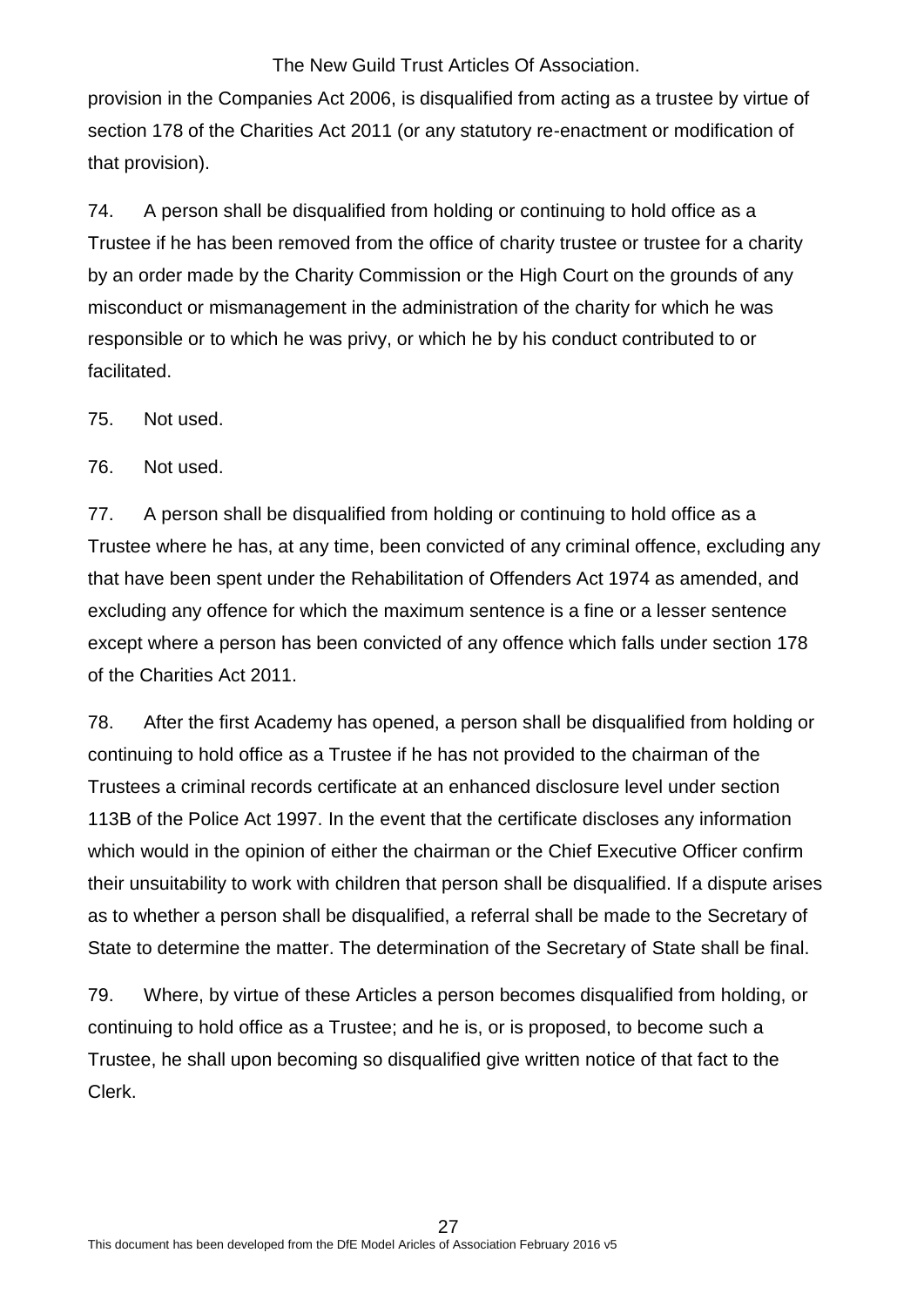80. Articles 68 to 74, Articles 77 to 79 and Articles 97 to 98 also apply to any member of any committee or delegate of the Trustees, including a Local Governing Body, who is not a Trustee.

#### <span id="page-28-0"></span>**CLERK TO THE TRUSTEES**

81. The Clerk shall be appointed by the Trustees for such term, at such remuneration and upon such conditions as they may think fit; and any Clerk so appointed may be removed by them. The Clerk shall not be a Trustee, or the Chief Executive Officer Notwithstanding this Article, the Trustees may, where the Clerk fails to attend a meeting of theirs, appoint any one of their number or any other person to act as Clerk for the purposes of that meeting. The Clerk may, but need not be, the appointed company secretary of the Academy Trust.

#### <span id="page-28-1"></span>**CHAIRMAN AND VICE-CHAIRMAN OF THE TRUSTEES**

82. The Trustees shall each school year elect a chairman and a vice-chairman from among their number. A Trustee who is employed by the Academy Trust shall not be eligible for election as chairman or vice-chairman.

83. Subject to Article 84, the chairman or vice-chairman shall hold office as such until his successor has been elected in accordance with Article 85.

84. The chairman or vice-chairman may at any time resign his office by giving notice in writing to the Clerk. The chairman or vice-chairman shall cease to hold office if:

- a. he ceases to be a Trustee;
- b. he is employed by the Academy Trust;
- c. he is removed from office in accordance with these Articles; or
- d. in the case of the vice-chairman, he is elected in accordance with these Articles to fill a vacancy in the office of chairman.

85. Where by reason of any of the matters referred to in Article 84, a vacancy arises in the office of chairman or vice-chairman, the Trustees shall at their next meeting elect one of their number to fill that vacancy.

86. Where the chairman is absent from any meeting or there is at the time a vacancy in the office of the chairman, the vice-chairman shall act as the chair for the purposes of the meeting.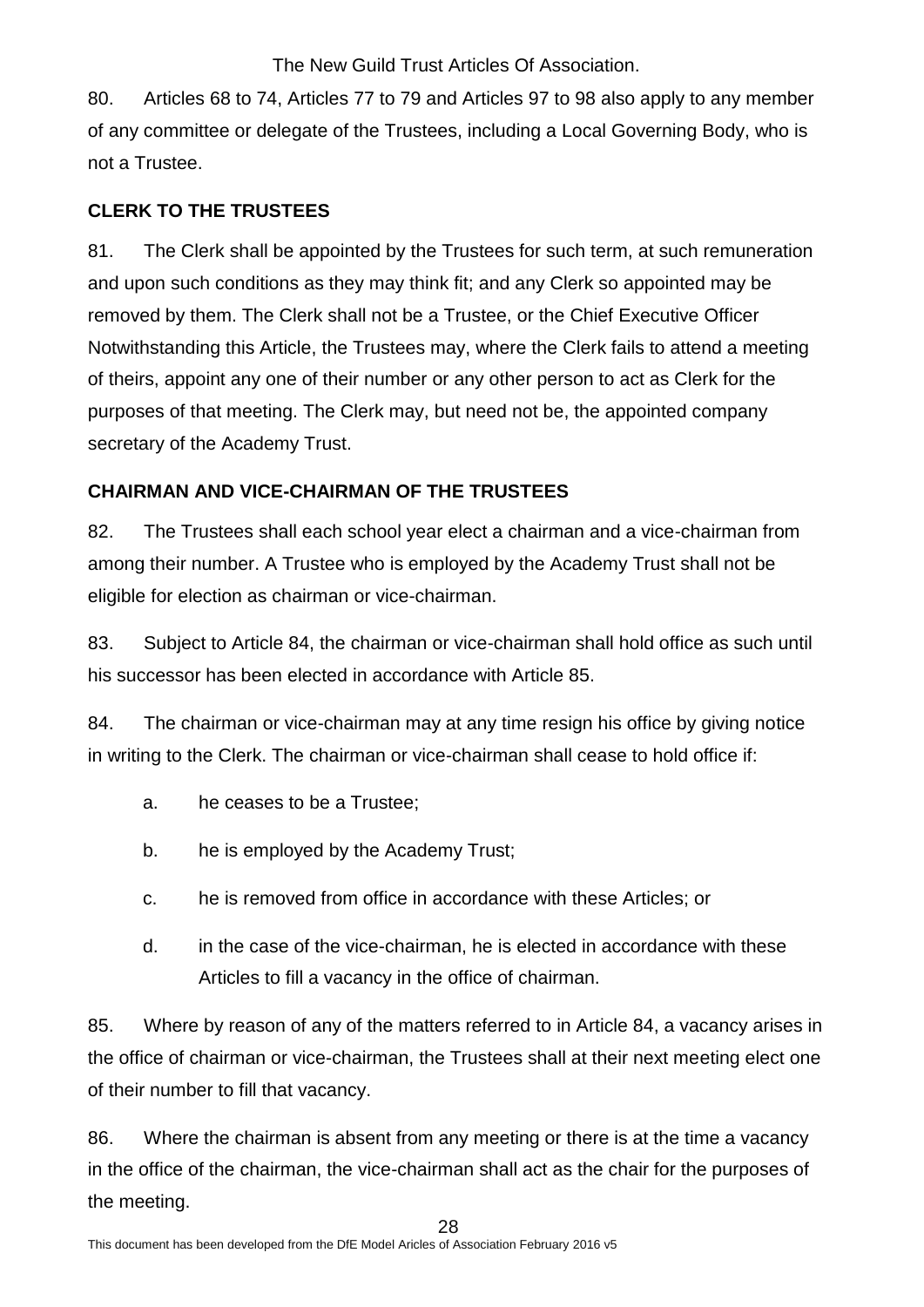87-89. Not used.

90. The Trustees may remove the chairman or vice-chairman from office in accordance with these Articles.

91. A resolution to remove the chairman or vice-chairman from office which is passed at a meeting of the Trustees shall not have effect unless:

- a. it is confirmed by a resolution passed at a second meeting of the Trustees held not less than fourteen days after the first meeting; and
- b. the matter of the chairman's or vice-chairman's removal from office is specified as an item of business on the agenda for each of those meetings.

92. Before the Trustees resolve at the relevant meeting on whether to confirm the resolution to remove the chairman or vice-chairman from office, the Trustee or Trustees proposing his removal shall at that meeting state their reasons for doing so and the chairman or vice-chairman shall be given an opportunity to make a statement in response.

#### <span id="page-29-0"></span>**POWERS OF TRUSTEES**

93. Subject to provisions of the Companies Act 2006, the Articles and to any directions given by special resolution, the business of the Academy Trust shall be managed by the Trustees who may exercise all the powers of the Academy Trust. No alteration of the Articles and no such direction shall invalidate any prior act of the Trustees which would have been valid if that alteration had not been made or that direction had not been given. The powers given by this Article shall not be limited by any special power given to the Trustees by the Articles and a meeting of Trustees at which a quorum is present may exercise all the powers exercisable by the Trustees.

94. In addition to all powers hereby expressly conferred upon them and without detracting from the generality of their powers under the Articles the Trustees shall have the following powers, namely:

a. to expend the funds of the Academy Trust in such manner as they shall consider most beneficial for the achievement of the Objects and to invest in the name of the Academy Trust such part of the funds as they may see fit and to direct the sale or transposition of any such investments and to expend the proceeds of any such sale in furtherance of the Objects; and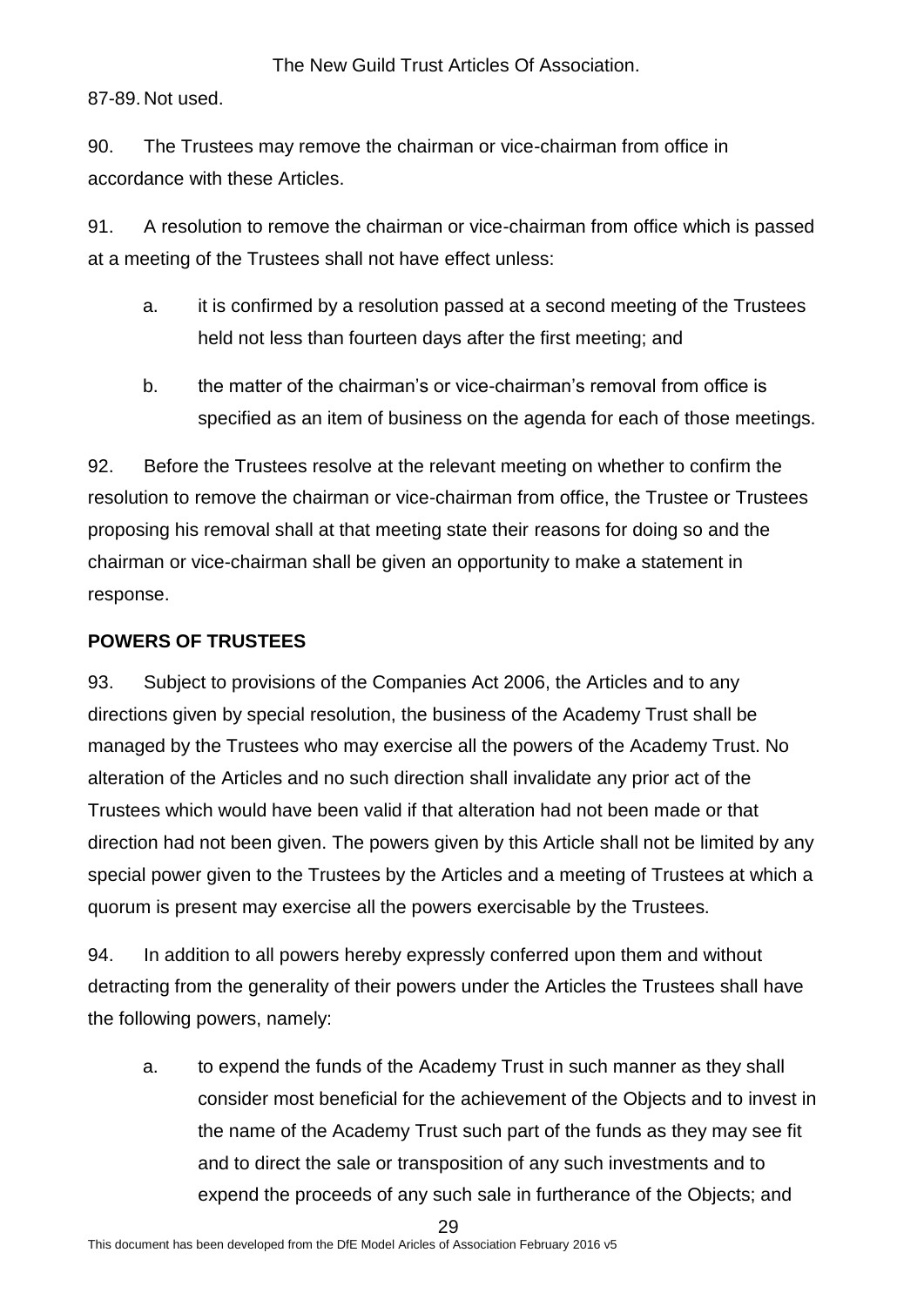b. to enter into contracts on behalf of the Academy Trust.

95. In the exercise of their powers and functions, the Trustees may consider any advice given by thChief Executive Officer to the extent he or she is not a Trustee and any other executive officer.

96. Any bank account in which any money of the Academy Trust is deposited shall be operated by the Trustees in the name of the Academy Trust. All cheques and orders for the payment of money from such an account shall be signed by at least two signatories authorised by the Trustees.

#### <span id="page-30-0"></span>**CONFLICTS OF INTEREST**

97. Any Trustee who has or can have any direct or indirect duty or personal interest (including but not limited to any Personal Financial Interest) which conflicts or may conflict with his duties as a Trustee shall disclose that fact to the Trustees as soon as he becomes aware of it. A Trustee must absent himself from any discussions of the Trustees in which it is possible that a conflict will arise between his duty to act solely in the interests of the Academy Trust and any duty or personal interest (including but not limited to any Personal Financial Interest).

98. For the purpose of Article 97, a Trustee has a Personal Financial Interest in the employment or remuneration of, or the provision of any other benefit to, that Trustee as permitted by and as defined by Articles 6.5-6.8A.

#### <span id="page-30-1"></span>**THE MINUTES**

99. The minutes of the proceedings of a meeting of the Trustees shall be drawn up and entered into a book kept for the purpose by the person acting as Clerk for the purposes of the meeting; and shall be signed (subject to the approval of the Trustees) at the same or next subsequent meeting by the person acting as chairman thereof.

#### <span id="page-30-2"></span>**COMMITTEES**

100. Subject to these Articles, the Trustees:

- a. may appoint committees to be known as Local Governing Bodies for each Academy (and the same Local Governing Body may be appointed for more than one Academy);
- b. may establish any other committee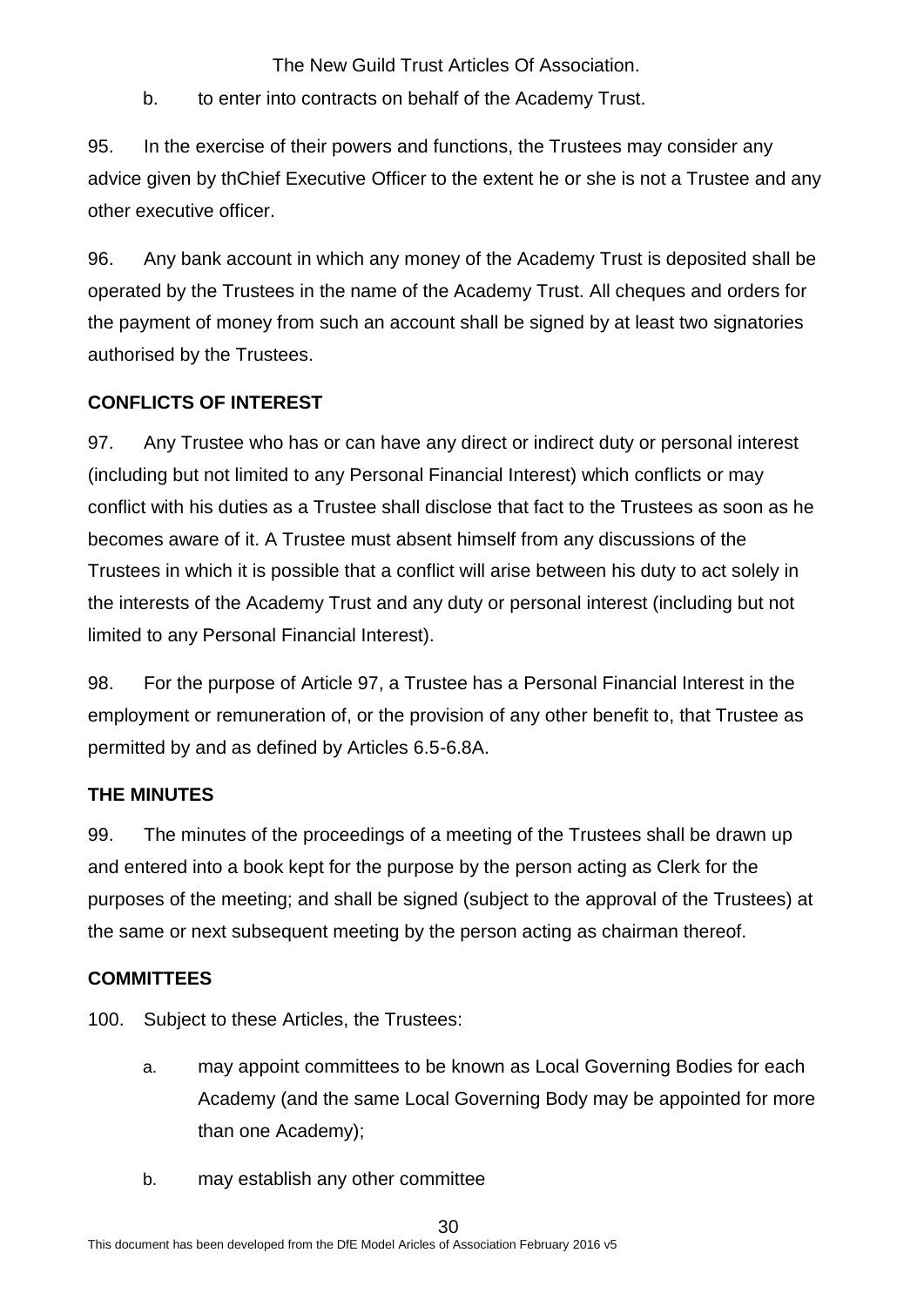101. Subject to these Articles, the constitution, membership and proceedings of any committee shall be determined by the Trustees. The establishment, terms of reference, constitution and membership of any committee of the Trustees shall be reviewed at least once in every twelve months. The membership of any committee of the Trustees may include persons who are not Trustees, provided that [(with the exception of the Local Governing Bodies) a majority of members of any such committee shall be Trustees. [Except in the case of a Local Governing Body,] no vote on any matter shall be taken at a meeting of a committee of the Trustees unless the majority of members of the committee present are Trustees.

101A. The Trustees shall ensure that any Local Governing Body shall include at least 2 Parent Local Governor.

102. Not used.

103. Not used.

104. The functions, duties and proceedings of the Local Governing Bodies or committees shall be subject to regulations made by the Trustees from time to time. Local Governing Bodies may also be established solely for the purpose of fulfilling an advisory function to the board of Trustees.

#### <span id="page-31-0"></span>**DELEGATION**

105. The Trustees may delegate any of their powers or functions (including the power to sub-delegate) to any Trustee, committee (including any Local Governing Body)the Chief Executive Officer or any other holder of an executive office. Any such delegation shall be made in writing and subject to any conditions the Trustees may impose, and may be revoked or altered.

105A. A Trustee, committee [(including any Local Governing Body)], the Chief Executive Officer or any other holder of an executive office to whom a power or function of the Trustees is delegated under Article 105 may further sub-delegate those powers or functions (or any of them) to a further person. Where any power or function of the Trustees is sub-delegated by any person to whom it has been delegated, that person must inform the Trustees as soon as reasonably practicable which powers and functions have been further delegated and to whom, and any such sub-delegation shall be made subject to any conditions the Trustees may impose, and may be revoked or altered by the Trustees.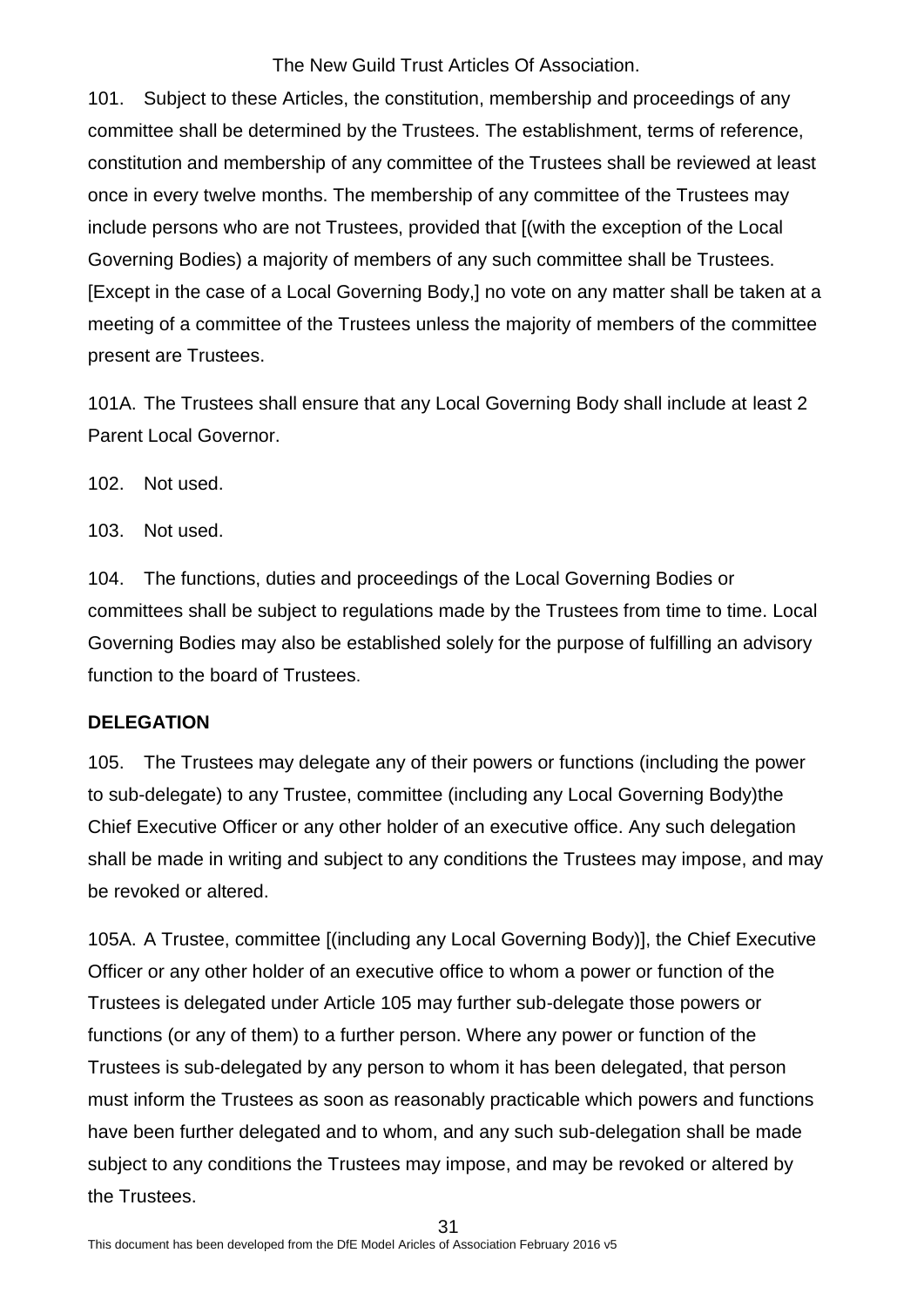106. Where any power or function of the Trustees has been exercised by any committee (including any Local Governing Body) any Trustee, the Chief Executive Officer any other holder of an executive office, or a person to whom a power or function has been sub-delegated under Article 105A, that person or committee shall report to the Trustees in respect of any action taken or decision made with respect to the exercise of that power or function at the meeting of the Trustees immediately following the taking of the action or the making of the decision.

#### <span id="page-32-0"></span>**CHIEF EXECUTIVE OFFICER and the Headteachers or Heads of School**

107. The Trustees shall appoint the Chief Executive Officer and the Headteachers of the Academies*.* The Trustees may delegate such powers and functions as they consider are required by the Chief Executive Officer and the Headteachers or Heads of Schools for the internal organisation, management and control of the Academies (including the implementation of all policies approved by the Trustees and for the direction of the teaching and curriculum at the Academies.

#### <span id="page-32-1"></span>**MEETINGS OF THE TRUSTEES**

108. Subject to these Articles, the Trustees may regulate their proceedings as they think fit.

109. The Trustees shall hold at least three meetings in every school year. Meetings of the Trustees shall be convened by the Clerk. In exercising his functions under this Article the Clerk shall comply with any direction:

- a. given by the Trustees; or
- b. given by the chairman of the Trustees or, in his absence or where there is a vacancy in the office of chairman, the vice-chairman of the Trustees, so far as such direction is not inconsistent with any direction given as mentioned in (a).

110. Any three Trustees may, by notice in writing given to the Clerk, requisition a meeting of the Trustees; and it shall be the duty of the Clerk to convene such a meeting as soon as is reasonably practicable.

111. Each Trustee shall be given at least seven clear days before the date of a meeting:

32 a. notice in writing thereof, signed by the Clerk, and sent to each Trustee at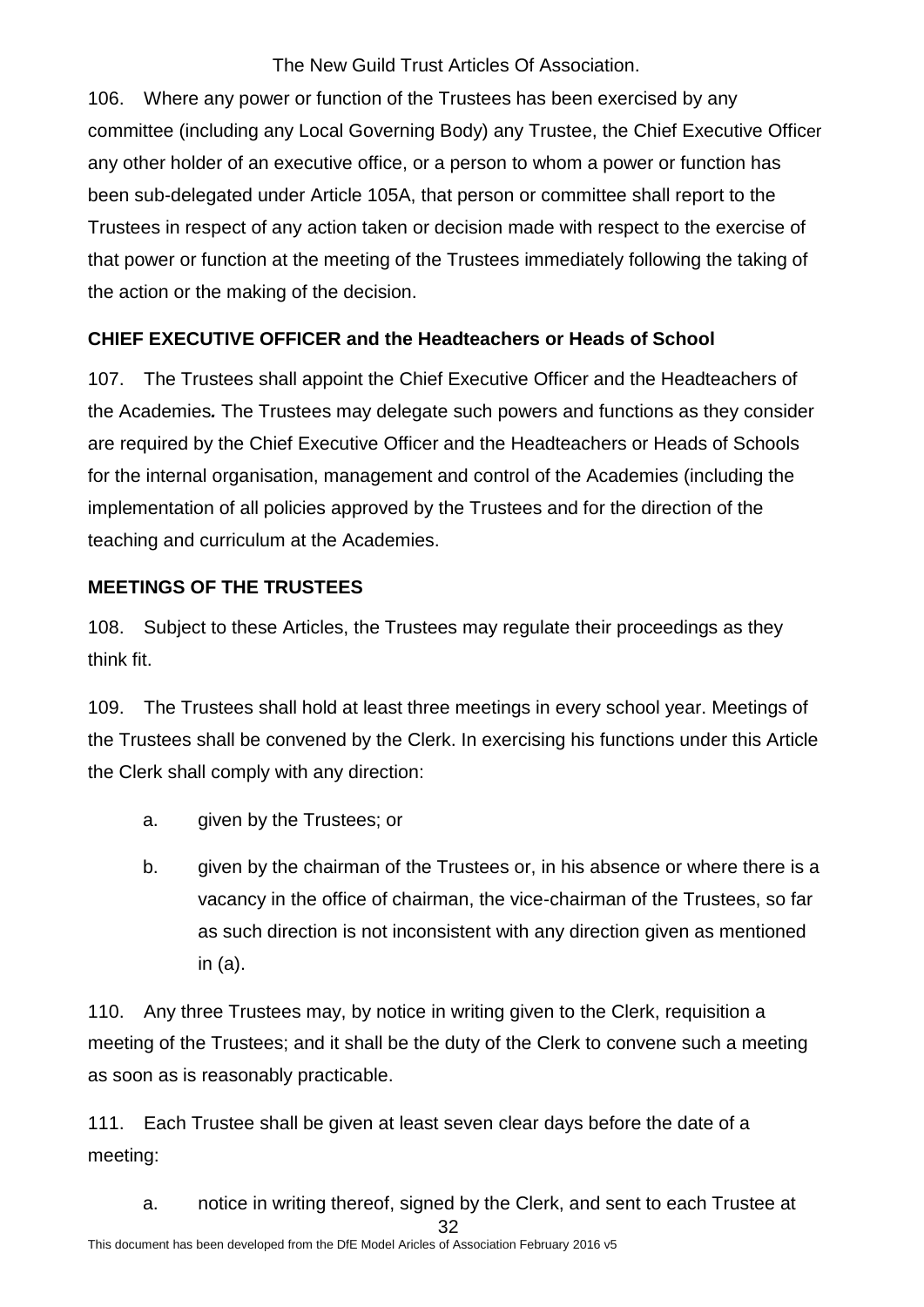### The New Guild Trust Articles Of Association. the address provided by each Trustee from time to time; and

b. a copy of the agenda for the meeting;

provided that where the chairman or, in his absence or where there is a vacancy in the office of chairman, the vice-chairman, so determines on the ground that there are matters demanding urgent consideration, it shall be sufficient if the written notice of a meeting, and the copy of the agenda thereof are given within such shorter period as he directs.

112. The convening of a meeting and the proceedings conducted thereat shall not be invalidated by reason of any individual not having received written notice of the meeting or a copy of the agenda thereof.

113. A resolution to rescind or vary a resolution carried at a previous meeting of the Trustees shall not be proposed at a meeting of the Trustees unless the consideration of the rescission or variation of the previous resolution is a specific item of business on the agenda for that meeting.

114. A meeting of the Trustees shall be terminated forthwith if:

- a. the Trustees so resolve; or
- b. the number of Trustees present ceases to constitute a quorum for a meeting of the Trustees in accordance with Article 117, subject to Article 119.

115. Where in accordance with Article 114 a meeting is not held or is terminated before all the matters specified as items of business on the agenda for the meeting have been disposed of, a further meeting shall be convened by the Clerk as soon as is reasonably practicable, but in any event within seven days of the date on which the meeting was originally to be held or was so terminated.

116. Where the Trustees resolve in accordance with Article 114 to adjourn a meeting before all the items of business on the agenda have been disposed of, the Trustees shall before doing so determine the time and date at which a further meeting is to be held for the purposes of completing the consideration of those items, and they shall direct the Clerk to convene a meeting accordingly.

117. Subject to Article 119, the quorum for a meeting of the Trustees, and any vote on any matter thereat, shall be any three Trustees, or where greater, any one third (rounded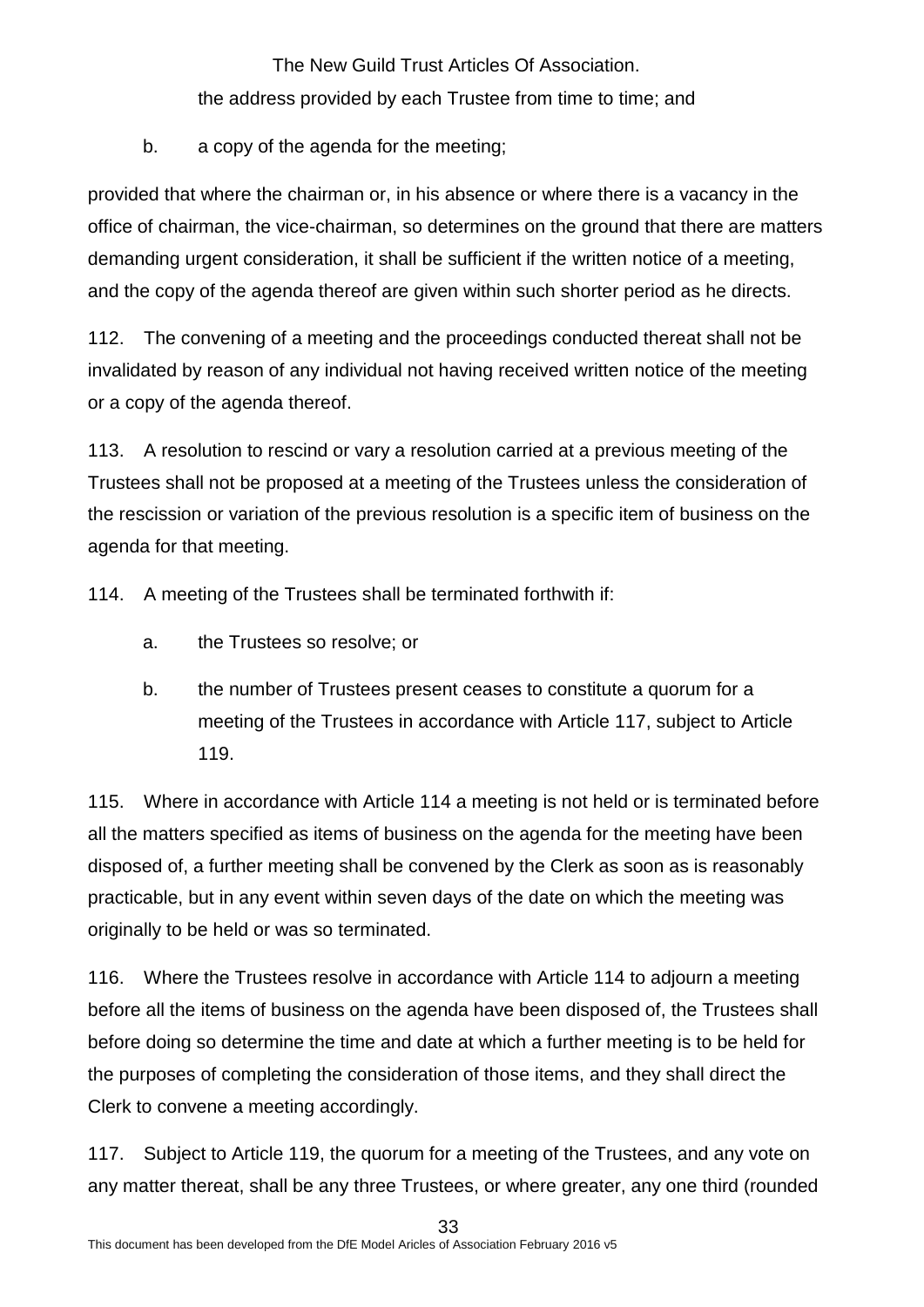up to a whole number) of the total number of Trustees holding office at the date of the meeting, who are in each case present at the meeting and entitled to vote on the matters to be resolved.

118. The Trustees may act notwithstanding any vacancies in their number, but, if the numbers of Trustees is less than the number fixed as the quorum, the continuing Trustees may act only for the purpose of filling vacancies or of calling a General Meeting.

119. The quorum for the purposes of:

- a. any vote on the removal of a Trustee in accordance with Article 66; and
- b. any vote on the removal of the chairman of the Trustees in accordance with Article 90;

shall be any two-thirds (rounded up to a whole number) of the persons who are at the time Trustees present at the meeting and entitled to vote on those respective matters.

120. Subject to these Articles, every question to be decided at a meeting of the Trustees shall be determined by a majority of the votes of the Trustees present and voting on the question. Every Trustee shall have one vote.

121. Subject to Articles 117-119, where there is an equal division of votes, the chairman of the meeting shall have a casting vote in addition to any other vote he may have.

122. The proceedings of the Trustees shall not be invalidated by:

- a. any vacancy among their number; or
- b. any defect in the election, appointment or nomination of any Trustee.

123. A resolution in writing, signed by all the Trustees entitled to receive notice of a meeting of Trustees or of a committee of Trustees, shall be valid and effective as if it had been passed at a meeting of Trustees or (as the case may be) a committee of Trustees duly convened and held. Such a resolution may consist of several documents in the same form, each signed by one or more of the Trustees.

124. Subject to Article 125, the Trustees shall ensure that a copy of:

a. the agenda for every meeting of the Trustees;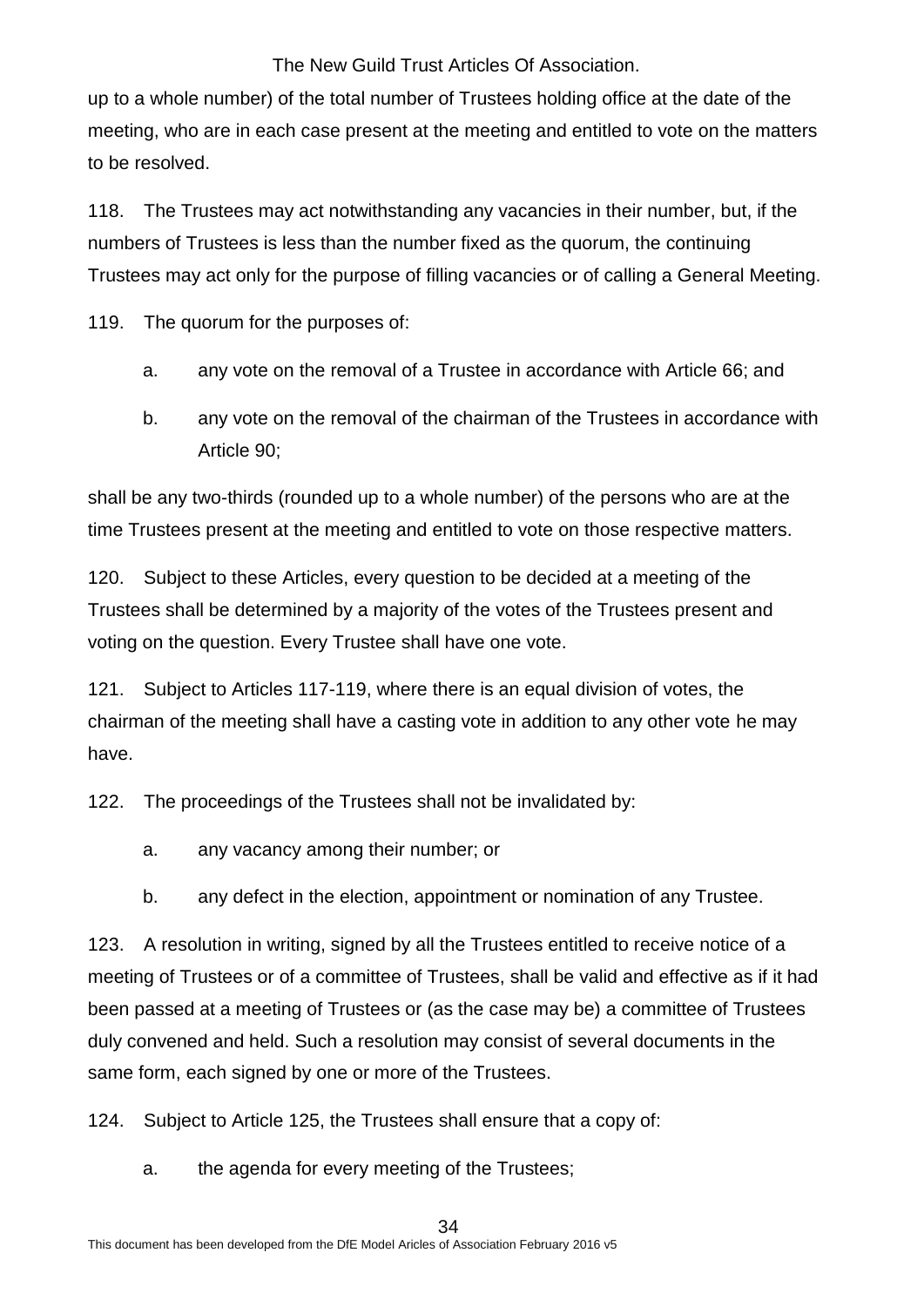- b. the draft minutes of every such meeting, if they have been approved by the person acting as chairman of that meeting;
- c. the signed minutes of every such meeting; and
- d. any report, document or other paper considered at any such meeting,

are, as soon as is reasonably practicable, made available at every Academy to persons wishing to inspect them.

125. There may be excluded from any item required to be made available in pursuance of Article 124, any material relating to:

- a. a named teacher or other person employed, or proposed to be employed, at any Academy;
- b. a named pupil or named student at, or candidate for admission or referral to, any Academy; and
- c. any matter which, by reason of its nature, the Trustees are satisfied should remain confidential.

126. Any Trustee shall be able to participate in meetings of the Trustees by telephone or video conference provided that:

- a. he has given notice of his intention to do so detailing the telephone number on which he can be reached and/or appropriate details of the video conference suite from which he shall be taking part at the time of the meeting at least 48 hours before the meeting; and
- b. the Trustees have access to the appropriate equipment if after all reasonable efforts it does not prove possible for the person to participate by telephone or video conference the meeting may still proceed with its business provided it is otherwise quorate.

#### <span id="page-35-0"></span>**PATRONS AND HONORARY OFFICERS**

127. The Trustees may from time to time appoint any person whether or not a Member of the Academy Trust to be a patron of the Academy Trust or to hold any honorary office and may determine for what period he is to hold such office.

#### <span id="page-35-1"></span>**THE SEAL**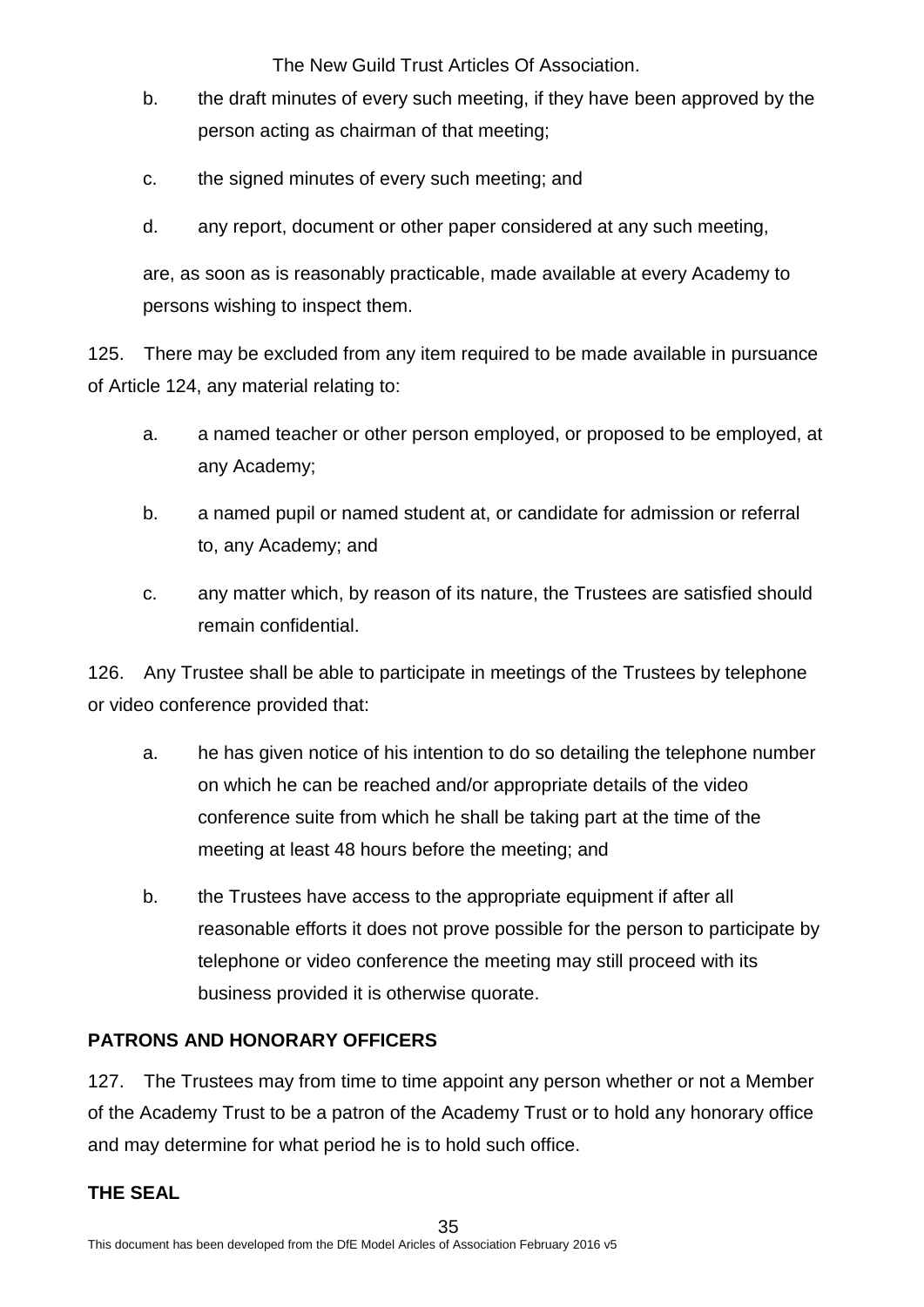128. The seal, if any, shall only be used by the authority of the Trustees or of a committee of Trustees authorised by the Trustees. The Trustees may determine who shall sign any instrument to which the seal is affixed and unless otherwise so determined it shall be signed by a Trustee and by the Clerk or by a second Trustee.

#### <span id="page-36-0"></span>**ACCOUNTS**

129. Accounts shall be prepared in accordance with the relevant statement of recommended practice published by the Charity Commission from time to time (the "**Statement of Recommended Practice**") as if the Academy Trust was a non-exempt charity and Parts 15 and 16 of the Companies Act 2006 and shall file these with the Secretary of State and the Principal Regulator by 31 December each Academy Financial Year.

#### <span id="page-36-1"></span>**ANNUAL REPORT**

130. The Trustees shall prepare its Annual Report in accordance with the Statement of Recommended Practice as if the Academy Trust was a non-exempt charity and shall file these with the Secretary of State and the Principal Regulator by 31 December each Academy Financial Year.

#### <span id="page-36-2"></span>**ANNUAL RETURN**

131. The Trustees shall comply with their obligations under Part 24 of the Companies Act 2006 (or any statutory re-enactment or modification of that Act) with regard to the preparation of an annual return to the Registrar of Companies and in accordance with the Statement of Recommended Practice as if the Academy Trust was a non-exempt charity and to the Secretary of State and the Principal Regulator by 31 December each Academy Financial Year.

#### <span id="page-36-3"></span>**NOTICES**

132. Any notice to be given to or by any person pursuant to the Articles (other than a notice calling a meeting of the Trustees) shall be in writing or shall be given using electronic communications to an address for the time being notified for that purpose to the person giving the notice. In these Articles, "Address" in relation to electronic communications, includes a number or address used for the purposes of such communications.

133. A notice may be given by the Academy Trust to a Member either personally or by sending it by post in a prepaid envelope addressed to the Member at his registered

<sup>36</sup>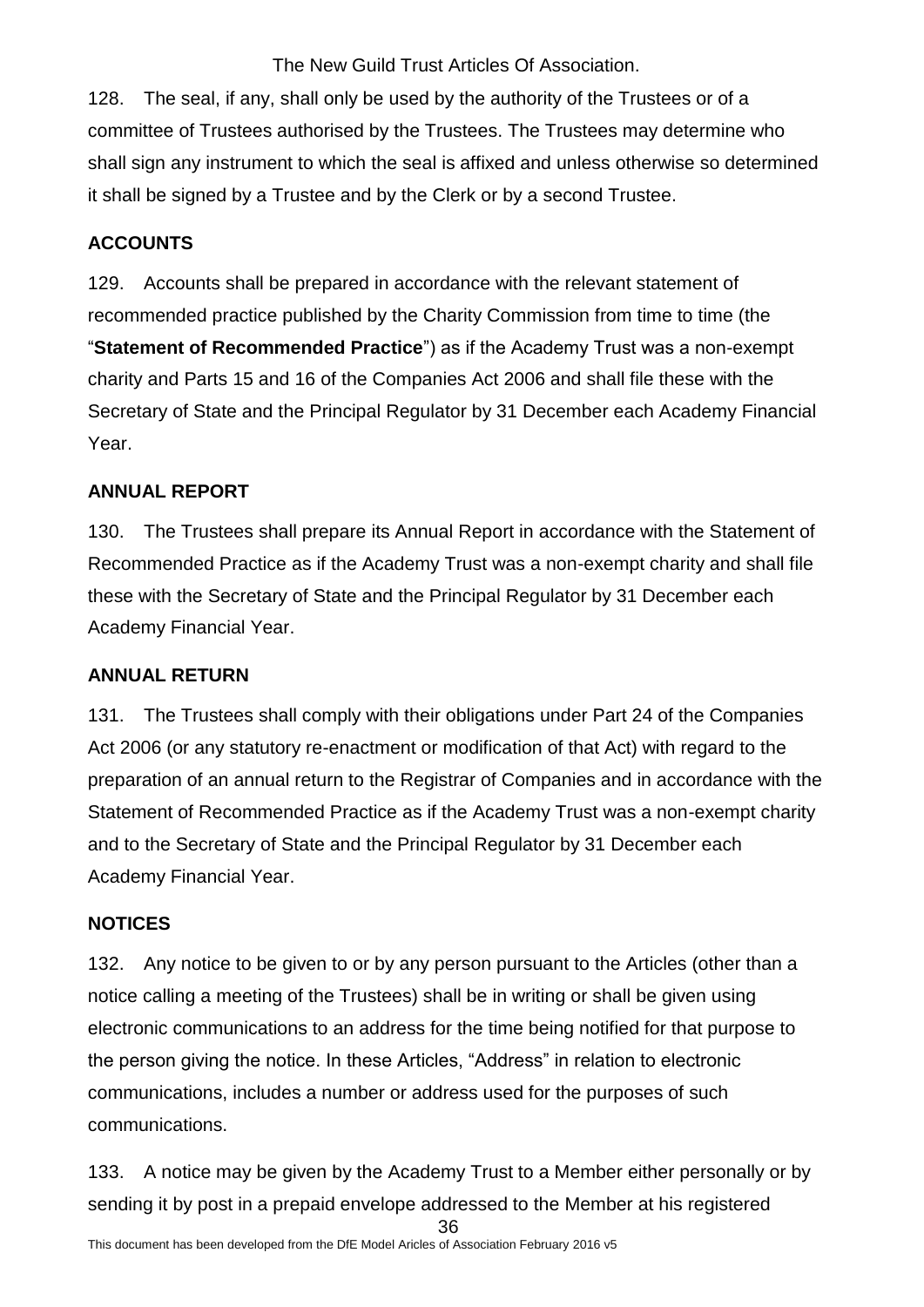address or by leaving it at that address or by giving it using electronic communications to an address for the time being notified to the Academy Trust by the Member. A Member whose registered address is not within the United Kingdom and who gives to the Academy Trust an address within the United Kingdom at which notices may be given to him, or an address to which notices may be sent using electronic communications, shall be entitled to have notices given to him at that address, but otherwise no such Member shall be entitled to receive any notice from the Academy Trust.

134. A Member present, either in person or by proxy, at any meeting of the Academy Trust shall be deemed to have received notice of the meeting and, where necessary, of the purposes for which it was called.

135. Proof that an envelope containing a notice was properly addressed, prepaid and posted shall be conclusive evidence that the notice was given. Proof that a notice contained in an electronic communication was sent in accordance with guidance issued by the Institute of Chartered Secretaries and Administrators shall be conclusive evidence that the notice was given. A notice shall be deemed to be given at the expiration of 48 hours after the envelope containing it was posted or, in the case of a notice contained in an electronic communication, at the expiration of 48 hours after the time it was sent.

#### <span id="page-37-0"></span>**INDEMNITY**

136. Subject to the provisions of the Companies Act 2006 and Article 6.3 every Trustee or other officer or auditor of the Academy Trust shall be indemnified out of the assets of the Academy Trust against any liability incurred by him in that capacity in defending any proceedings, whether civil or criminal, in which judgment is given in favour or in which he is acquitted or in connection with any application in which relief is granted to him by the court from liability for negligence, default, breach of duty or breach of trust in relation to the affairs of the Academy Trust.

#### <span id="page-37-1"></span>**RULES**

137. The Trustees may from time to time make such rules or bye laws as they may deem necessary or expedient or convenient for the proper conduct and management of the Academy Trust and for the purposes of prescribing classes of and conditions of membership, and in particular but without prejudice to the generality of the foregoing, they may by such rules or bye laws regulate:

a. the admission and classification of Members of the Academy Trust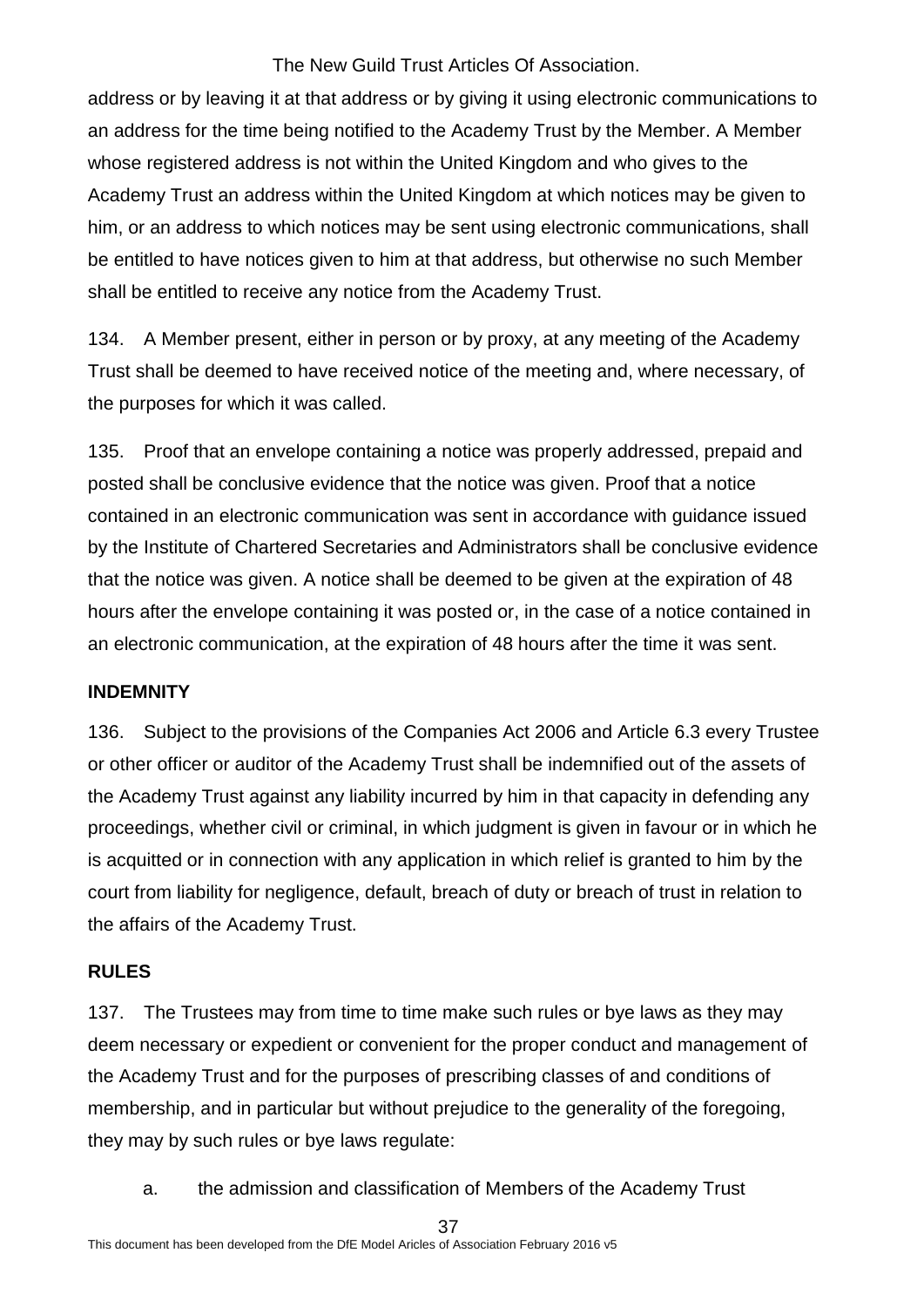(including the admission of organisations to membership) and the rights and privileges of such Members, and the conditions of membership and the terms on which Members may resign or have their membership terminated and the entrance fees, subscriptions and other fees or payments to be made by Members;

- b. the conduct of Members of the Academy Trust in relation to one another, and to the Academy Trust's servants;
- c. the setting aside of the whole or any part or parts of the Academy Trust's premises at any particular time or times or for any particular purpose or purposes;
- d. the procedure at General Meetings and meetings of the Trustees and committees of the Trustees and meetings of the Local Governing Bodies in so far as such procedure is not regulated by the Articles; and
- e. generally, all such matters as are commonly the subject matter of company rules.

138. The Academy Trust in general meeting shall have power to alter, add or to repeal the rules or bye laws and the Trustees shall adopt such means as they think sufficient to bring to the notice of Members of the Academy Trust all such rules or bye laws, which shall be binding on all Members of the Academy Trust. Provided that no rule or bye law shall be inconsistent with, or shall affect or repeal anything contained in the Articles.

#### <span id="page-38-0"></span>**AVOIDING INFLUENCED COMPANY STATUS**

139. Notwithstanding the number of Members from time to time, the maximum aggregate number of votes exercisable by Local Authority Associated Persons shall never exceed 19.9% of the total number of votes exercisable by Members in general meeting and the votes of the other Members having a right to vote at the meeting will be increased on a pro-rata basis.

140. No person who is a Local Authority Associated Person may be appointed or elected as a Trustee if, once the appointment or election had taken effect, the number of Trustees who are Local Authority Associated Persons would represent 20% or more of the total number of Trustees. Upon any resolution put to the Trustees, the maximum aggregate number of votes exercisable by any Trustees who are Local Authority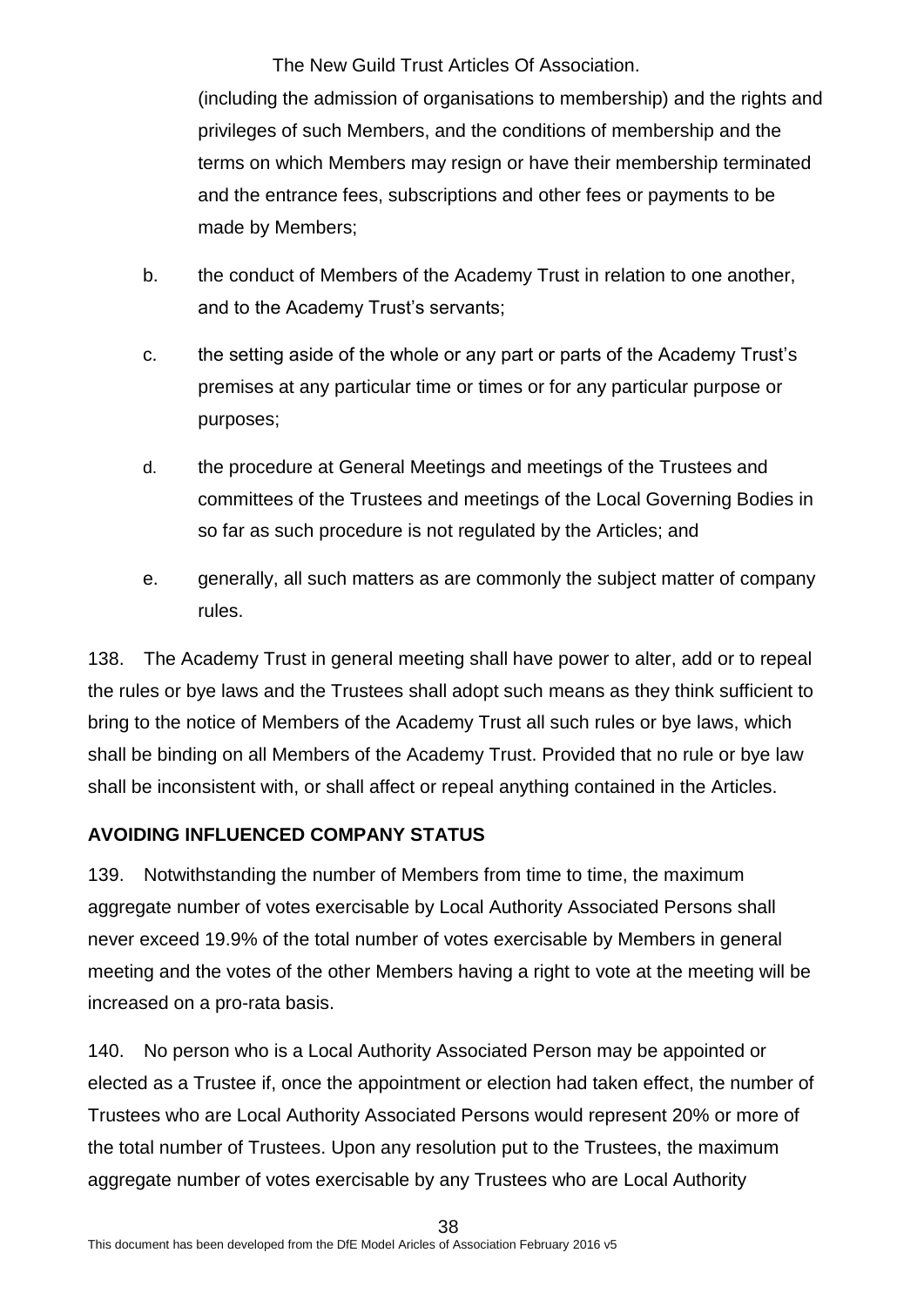Associated Persons shall represent a maximum of 19.9% of the total number of votes cast by the Trustees on such a resolution and the votes of the other Trustees having a right to vote at the meeting will be increased on a pro-rata basis.

141. No person who is a Local Authority Associated Person is eligible to be appointed or elected to the office of Trustee unless his appointment or election to such office is authorised by the local authority to which he is associated.

142. If at the time of either his becoming a Member of the Academy Trust or his first appointment or election to office as a Trustee any Member or Trustee was not a Local Authority Associated Person but later becomes so during his membership or tenure as a Trustee he shall be deemed to have immediately resigned his membership and/or resigned from his office as a Trustee as the case may be.

143. If at any time the number of Trustees or Members who are also Local Authority Associated Persons would (but for Articles 139 to 142 inclusive) represent 20% or more of the total number of Trustees or Members (as the case may be) then a sufficient number of the Trustees or Members (as the case may be) who are Local Authority Associated Persons shall be deemed to have resigned as Trustees or Members (as the case may be) immediately before the occurrence of such an event to ensure that at all times the number of such Trustees or Members (as the case may be) is never equal to or greater than 20% of the total number of Trustees or Members (as the case may be). Trustees or Members (as the case may be) who are Local Authority Associated Persons shall be deemed to have resigned in order of their appointment or election date the most recently appointed or elected resigning first.

144. The Members will each notify the Academy Trust and each other if at any time they believe that the Academy Trust or any of its subsidiaries has become subject to the influence of a local authority (as described in section 69 of the Local Government and Housing Act) 1989.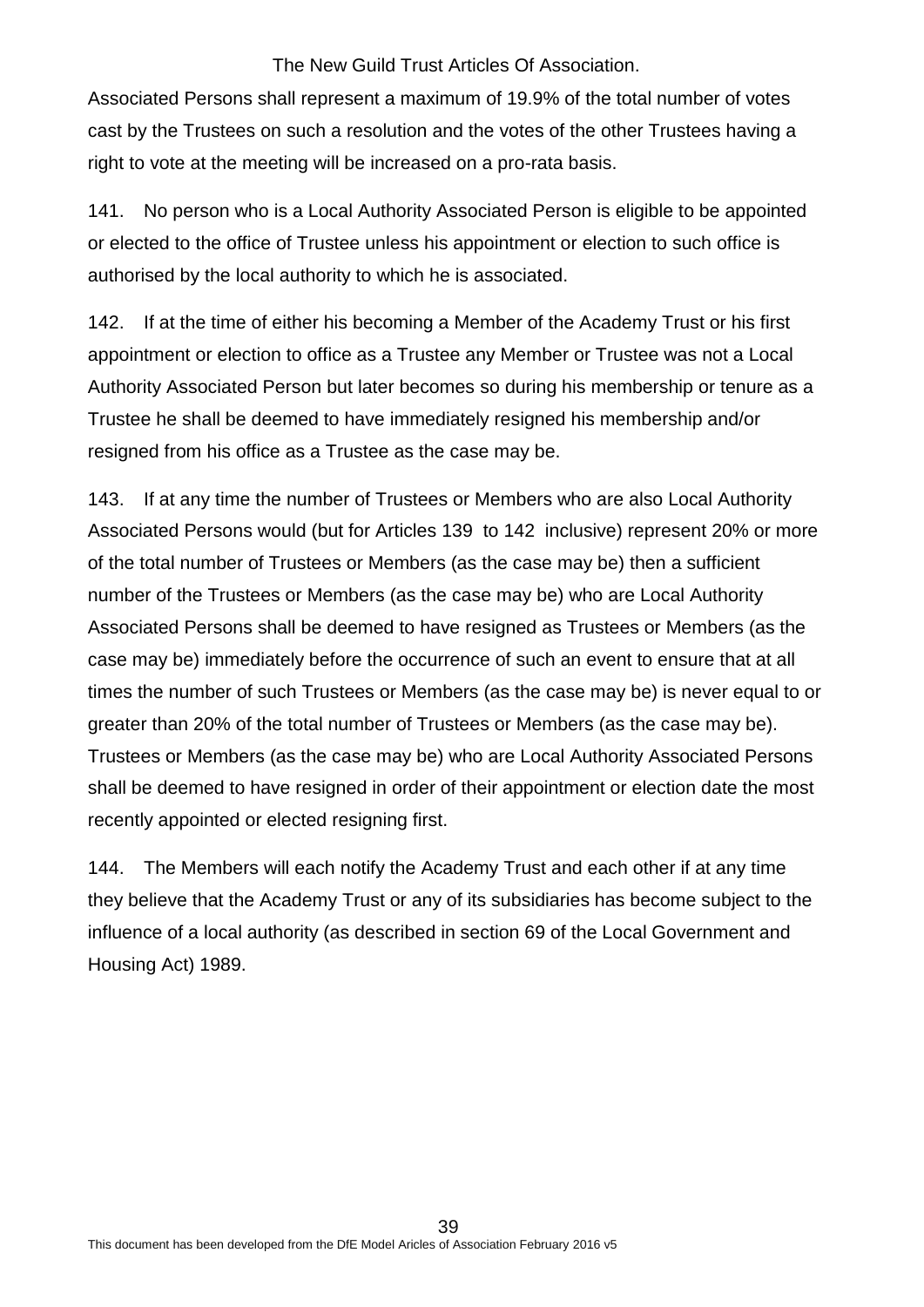**Model Memorandum of Association**

THE COMPANIES ACT 2006

& COMPANIES (REGISTRATION) REGULATIONS 2008 (SI 2008/3014)

A COMPANY LIMITED BY GUARANTEE

MEMORANDUM OF ASSOCIATION

OF

The New Guild Trust